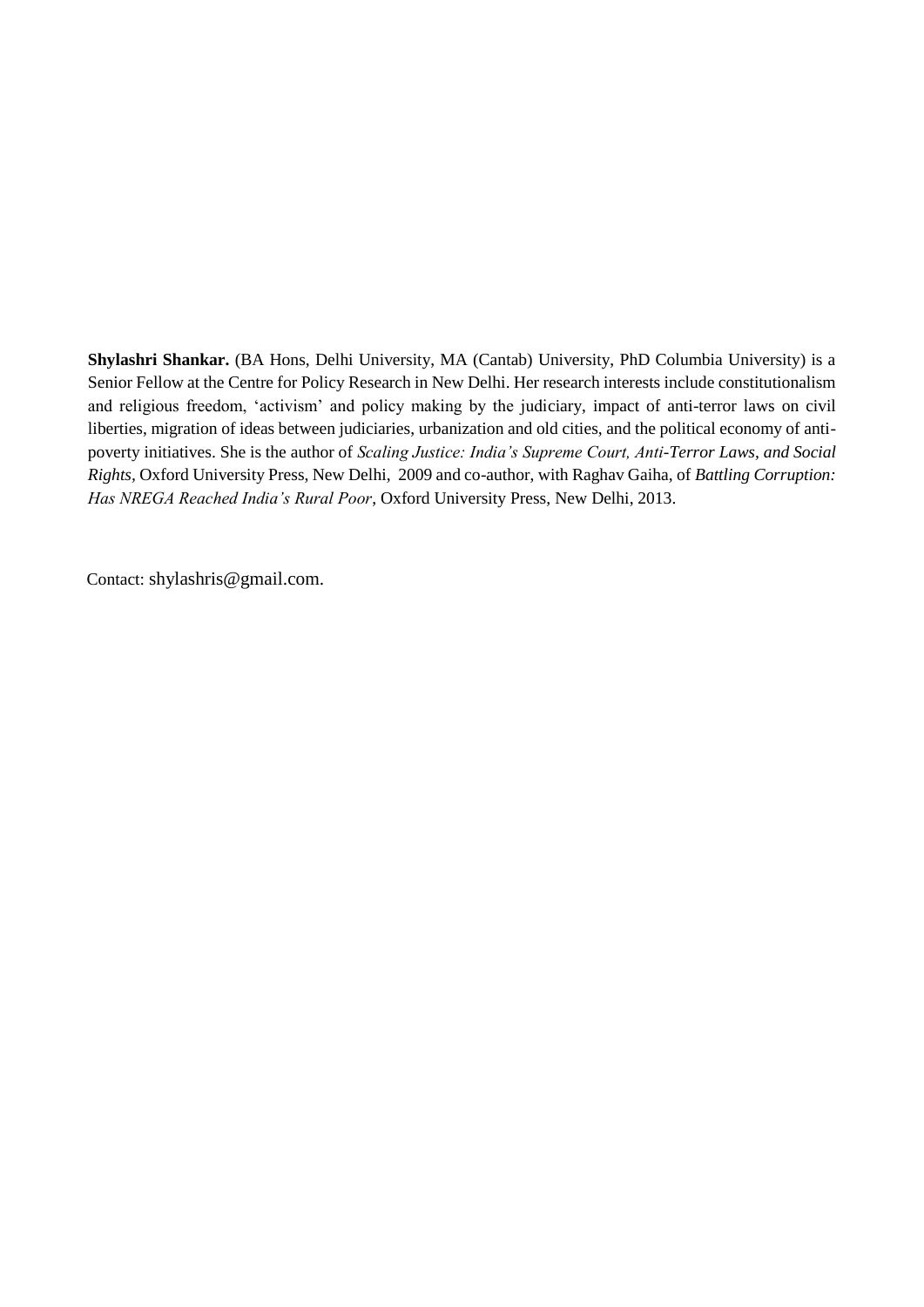# **SECULARITY AND HINDUISM'S IMAGINARIES IN INDIA**

## Shylashri Shankar

*Centre for Policy Research, New Delhi* 

Reception date October  $20<sup>th</sup> 2014$ ; Acceptance date November  $10<sup>th</sup> 2014$ .

# **Abstract**

Drawing on Charles Taylor's concept of 'social imaginary' - the kind of collective understanding a group has to have in order to make sense of their practices - the article argues that the contradictions in the Indian Supreme Court's interpretations of Hindutva and Hinduism and in the Indian state's management of religious diversity stem from the inability of the Constitution to reconcile three different imaginaries of Hinduism – as a religion, culture and an ancient order. But these contradictions, while stoking discord, have also provided a buffer zone for the state from such conflicts.

# **Keywords**

social imaginary, secularity, Hinduism, religion, court

### **Resumen**

Partiendo del concepto de 'imaginario social' de Charles Taylos –es decir, el tipo de comprensión colectiva que un grupo debe tener para darles sentido a sus prácticas– el artículo sostiene que las contradicciones que emergen de las interpretaciones de la Corte Suprema de la India y del Hinduismo y de la gestión de la diversidad religiosa del Estado de la India proceden de la incapacidad de la Constitución de armonizar tres diferentes imaginarios del hinduismo –como una religión, una cultura y una antigua orden–. Sin embargo, además de fomentar el desacuerdo, estas contradicciones también proporcionan una zona franca para el estado de estos conflictos.

## **Palabras clave**

imaginario social, secularización, hinduismo, religión, Corte.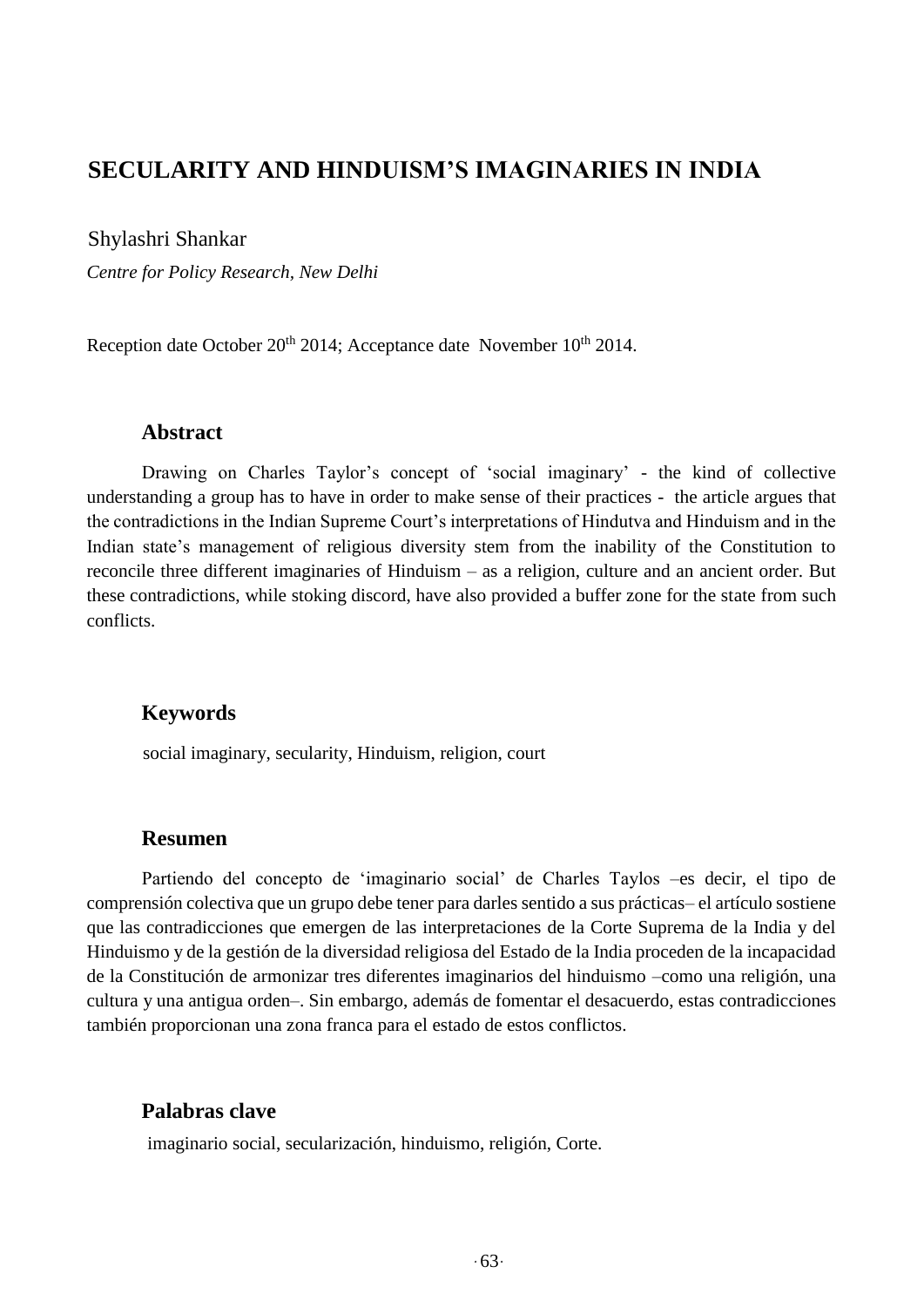# **Introduction**<sup>1</sup>

The continuing relevance of religious beliefs and politicized religion in countries like India where economic liberalization has marched alongside muscular nationalism (or in Charles Taylor's words, confessionally defined nationalism), requires us to revisit the claim that secularization – the process of the emergence of an 'unbelieving ethos' or the decline/privatization of religion – occurs with modernization. Since the 1990s, the Bharatiya Janata Party (BJP) and its battlecry of Hindutva – a literal meaning is Hindu-ness – has been a forceful contender in India's political arena, having led coalition governments in 1996, and 1998-2004, and a majority government from 2014. The Indian Supreme Court's judgments in three recent cases illuminate the problems caused by politicized religion. In 1996, two cases (henceforth *Hindutva Case*) were heard together by the Supreme Court of India on whether the use of the term 'Hindutva' in election speeches by the winning candidates was illegal because it pertained to religion, and contravened a law that forbade the use of religious rhetoric in election speeches.<sup>2</sup> In response, the two politicians (Prabhoo and Joshi) who belonged to the Shiv Sena party (also part of the family or coalition of Hindu chauvinist parties and organizations that include the BJP and the RSS) argued that the concept of Hindutva was cultural and nationalistic rather than religious. Citing the difficulty of defining a Hindu, the

Chief Justice of India, J.S.Verma concluded that the term 'Hindutva' and 'Hinduism' could not be equated with narrow fundamentalist religious bigotry.

«Ordinarily, Hindutva is understood as a way of life or a state of mind and it is not to be equated with, or understood as religious Hindu fundamentalism… the word 'Hindutva' is used and understood as a synonym of 'Indianisation', i.e. the development of uniform culture by obliterating the differences between all the cultures coexisting in the country….» (par. 40)

The answer to whether the use of the word 'Hindutva' in an election speech is religious or not depends on the context, said the judgment. The mere word itself ought not to be narrowly construed as a religious term "unless the context of a speech indicates a contrary meaning or use".

<sup>&</sup>lt;sup>1</sup> I am grateful to Subhadra Banda for research assistance.

<sup>2</sup> *Dr. Ramesh Yeshwant Prabhoo vs. Prabhakar K. Kunte* AIR (1996) SC 1113; *Manohar Joshi vs. Nitin Bhaurao Patil* (1996) 1 SCC 169. The Constituent Assembly's decision that religion would be delinked from politics was codified in Section 123(3) of the Representation of People Act (1951), which forbade the use of religious rhetoric in election campaigns.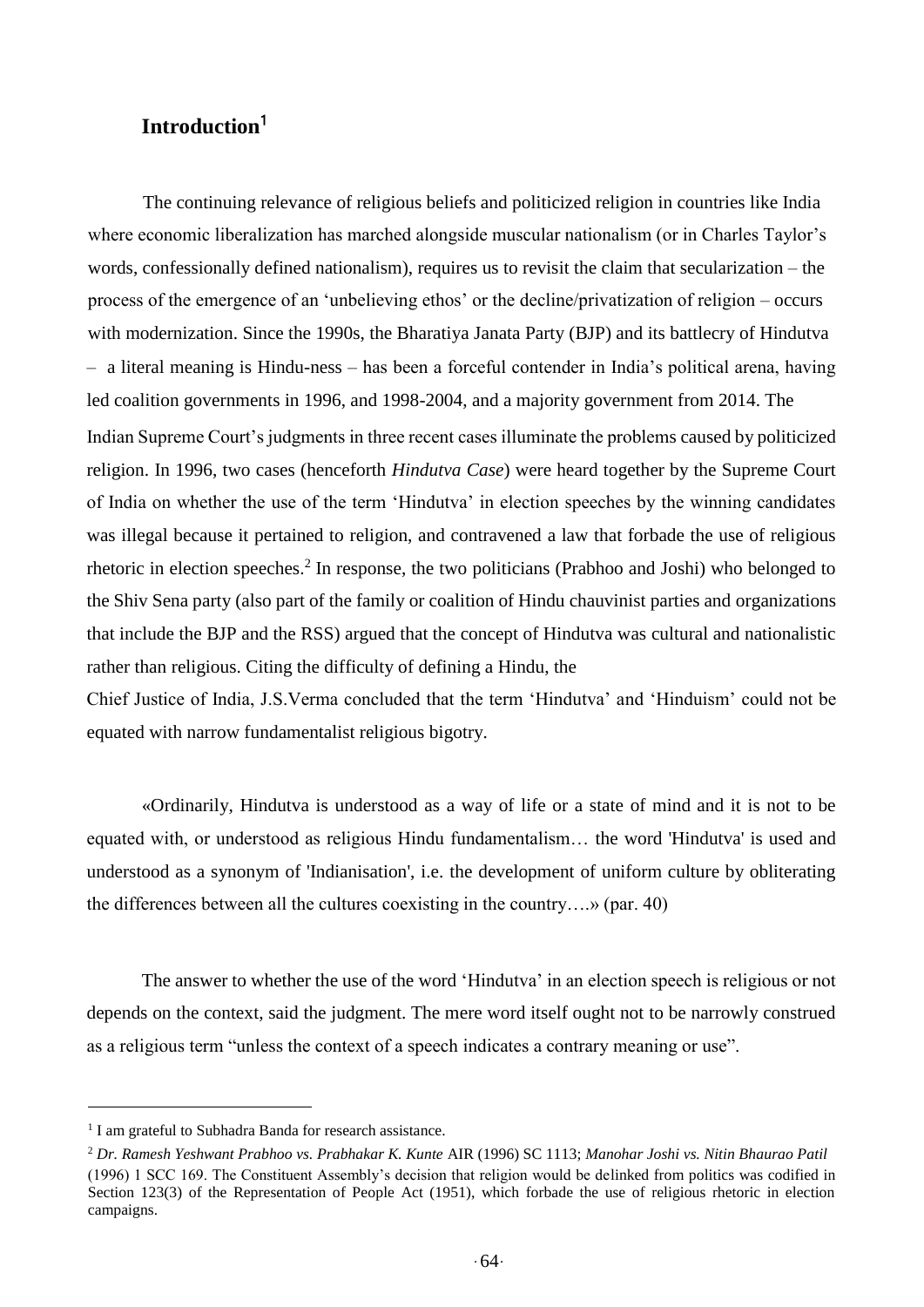In the abstract, said the Court, "these terms are indicative more of a way of life of the Indian people and are not confined merely to describe persons practicing the Hindu religion as a faith."<sup>3</sup> In the case of *Prabhoo*, the court ruled that the speeches amounted to corrupt practices under the Act, while in *Joshi*, it did not. In the latter case, the court equated Hinduism – which it saw as

'Indianisation' or culture – with Hindutva, which was deemed to be non-religious nationalist rhetoric.

None of the earlier judgments had equated 'Hindutva' with 'Hinduism'. The judgment was criticised for giving legitimacy to Hindu nationalist ideology, with the upshot being Hindutva  $=$ Hinduism  $=$  way of life and not a religion  $=$  Indianisation  $=$  development of a uniform culture, even if the judges themselves may not have meant to say so.<sup>4</sup> Not surprisingly, the Hindu right viewed the ruling as giving judicial imprimatur to 'Hindutva' as an ideology that expressed nationalism and Indianness rather than a religion, and legitimizing its use in politics.<sup>5</sup> What made the Hindutva judgment even more ironical is that in a previous judgment (*Bommai v Union of India*), the

Supreme Court recognized the potential of 'Hindutva' as a divisive religious mobilizing concept.<sup>6</sup> In *Bommai*, the Court reviewed the constitutionality of the dismissal of several BJP-led state (subregional) governments for participating in unsecular activities. The dismissal came in the wake of riots between Hindus and Muslims in these states following the destruction of an ancient mosque in northern India. The Court ruled that a state government pursuing an unsecular policy was acting contrary to the constitutional mandate and could be dismissed under Article 356. 'Unsecular' activities included a political party's ideological plank (in this case BJP's Hindutva) in elections that had the effect of eroding the secular philosophy of the Constitution. «If a political party espousing a particular religion comes to power, that religion tends to become, in practice, the official religion. All other religions come to acquire a secondary status, at any rate, a less favourable position …under our Constitution, no party or organization can simultaneously be a political and a religious party. It has to be either»<sup>7</sup>.

The judgements resulted in a paradox. The BJP was implicitly granted recognition as a political party (*Hindutva* judgement) and condemned as a religious party (*Bommai* judgement), though the court in *Bommai* maintained that no party could be a religious *and* a political party. How

<sup>3</sup> *Prabhoo vs. Kunte*, (1996) 1 SCC 130:161, Para 43.

<sup>4</sup> A. Nauriya, "The Hindutva Judgments: A Warning Signal", in *Economical and Political Weekly*, 31, 1996, pp. 1013. <sup>5</sup> Asserting that Hindutva was synonymous with nationalism and "Bharateeyatva," party leader Atal Bihari Vajpayee pointed out in a public meeting that the concept did not merit further debate as the Supreme Court had defined it in totality in its judgment. (Times of India, June 7, 1996).

<sup>6</sup> *Bommai vs. Union of India* (1994) SC 1918.

<sup>7</sup> Ibid., p. 236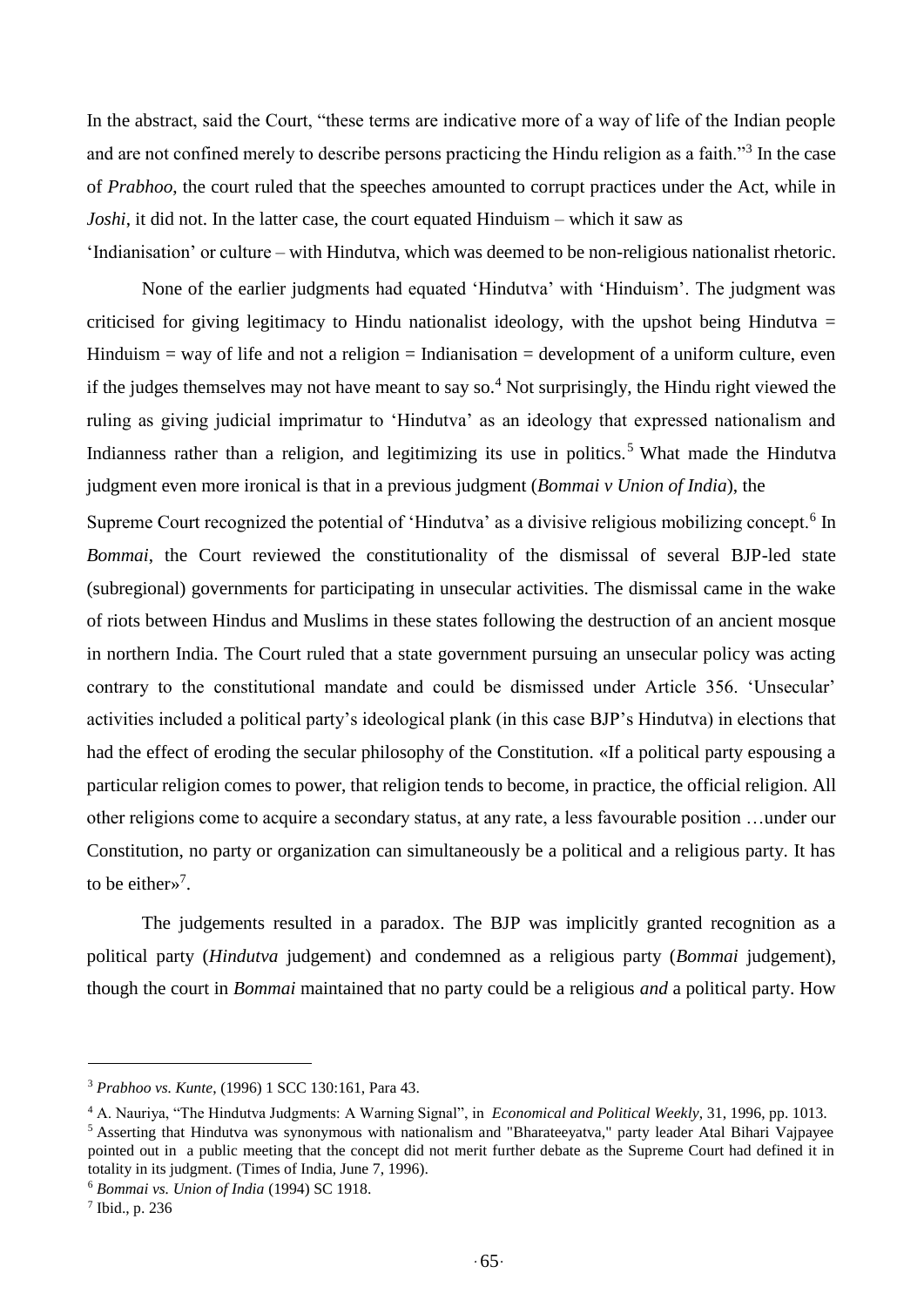do we understand these inconsistencies in the court's interpretations? Should we attribute it to the whims of individual judges? But of the three justices, one (J S Verma) had ruled in both sets of cases.

Scholars have explained these contradictory rulings under the broad rubric of a 'crisis of secularism', caused variously by constitutional ambiguities, colonial rule, social justice concerns of a liberal democratic state, and the disjuncture between an elite-driven normative project and the demands imposed by requirements of democratic consent.<sup>8</sup> For instance, when the Constituent Assembly decided that India would not be a Hindu state, it did not specify what it meant for the country to be a secular one. The term 'secularism' itself was not incorporated until the 42<sup>nd</sup> Amendment in 1976. Other inconsistencies are that the Constitution exhorts the state to treat all religions with equal respect and simultaneously charges it to reform unequal religious practices (particularly in Hinduism), and correct historical wrongs perpetrated on the lowest castes (of Hindus) and groups through affirmative action in education, government jobs and political constituencies.<sup>9</sup> The Indian state seeks to separate religion and politics and also involves itself in the regulation, funding and administration of religious institutions.

A more recent explanation comes from Charles Taylor who in *A Secular Age<sup>87</sup>* argues that for purposes of understanding the struggle, rivalry, or debate between religion and unbelief in Latin Christendom, we have to understand religion as combining three dimensions of transcendence.

«It is our relation to a transcendent God which has been displaced at the centre of social life (Secularity I); it is faith in this God whose decline is tracked in these theories (Secularity II), and the third dimension is the emergence of new conditions of belief ... the sense that there is some good higher than, beyond human flourishing (Secularity III)»<sup>88</sup>.

Taylor argues that with the rise of secularization, 'exclusive humanism' becomes an attractive option, but religion does not wither away or become privatized. Taylor is careful to limit his explanation to the Latin Christian world because "it is very hard to demonstrate that an "unbelieving ethos" could not have arisen in any other religion, nevertheless, it seems to me to be overwhelmingly

<sup>8</sup> For more recent debates, see A. D. Needham, R. Sunder Rajan (Eds.), *The Crisis of Secularism in India*, University of Chicago Press, Chicago, 2006.

<sup>9</sup> About 85% of Indians are Hindus and occupy a caste within a top-down hierarchy of Brahmin (priest), Kshatriya (warrior/King), Vaishya (trader) and Sudra (farming/lowest castes). The caste system not only determines the individual's social status on the basis of the group to which he is born but also differentiates and assigns occupational and economic roles (especially in rural areas). See Louis Dumont's classic *Homo Hierarchicus*, University of Chicago Press, Chicago, 1981, for a treatise on the organizing principles of the caste system and its implications. <sup>87</sup> C. Taylor, *A Secular Age*, Belknap Press of Harvard University Press, Cambridge (Mass.), 2007. <sup>88</sup> Ibid., p. 20.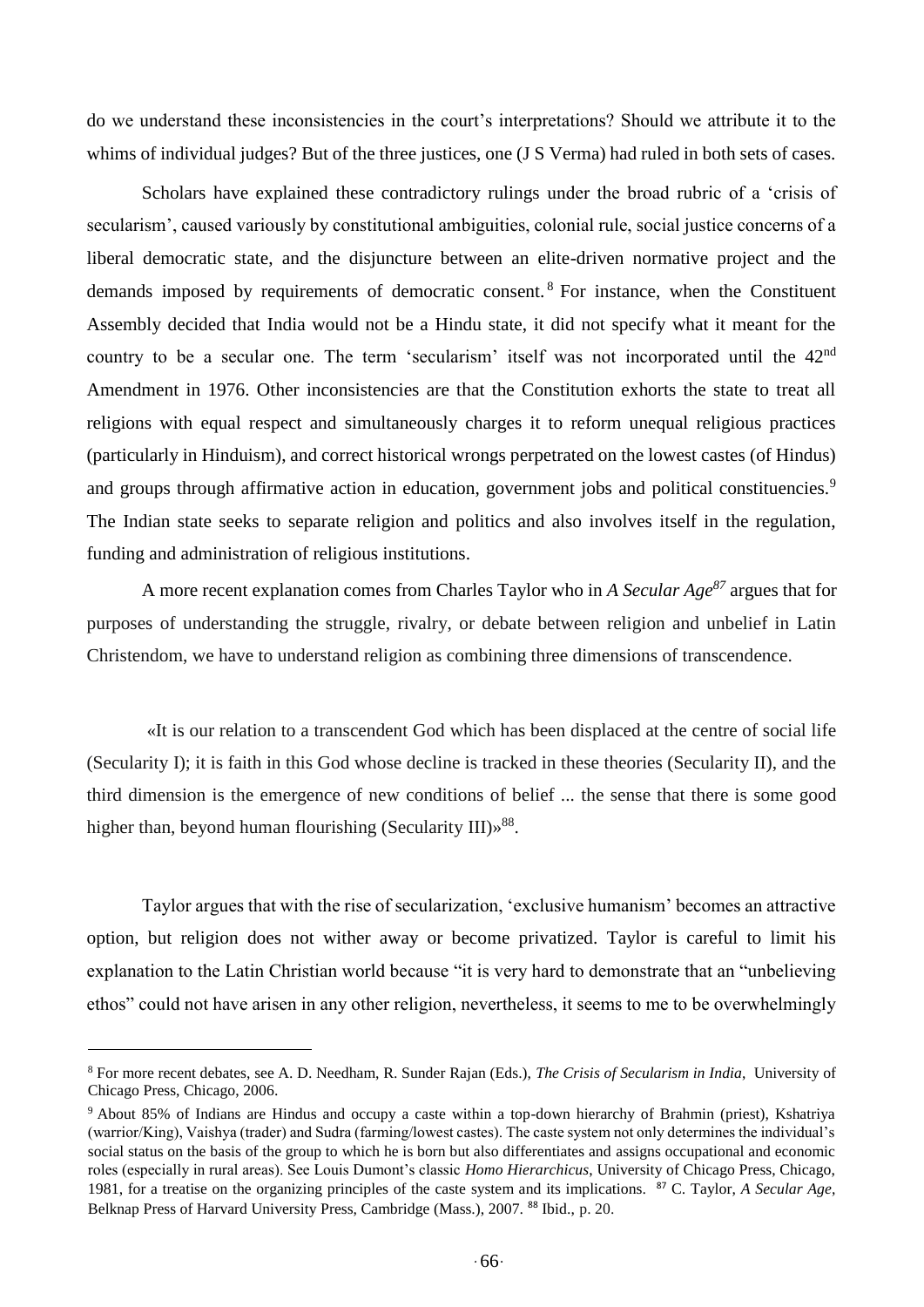plausible"<sup>10</sup>. The plausibility, for Taylor, derives from the absence of enabling conditions, which produced Secularity III in the modern West. He writes:

«An age or society would then be secular or not, in virtue of the conditions of experience of and search for the spiritual. Obviously, where it stood in this dimension would have a lot to do with how secular it was in the second sense, which turns on levels of belief and practice, but there is no simple correlation between the two, as the case of the U.S. shows. As for the first sense, which concerns public space, this may be uncorrelated with both the others (as might be argued for the case of India). *But I will maintain that in fact, in the Western case, the shift to public secularity has been part of what helped to bring on a secular age in my third sense* In this meaning, as against sense 2, at least many milieux in the United States are secularized, and I would argue that the United States as a whole is. Clear contrast cases today would be the majority of Muslim societies, or the milieux in which the vast majority of Indians live $\mathbb{R}^{11}$ .

But is Taylor right to lump all the non-Christian societies into a single category? Taylor's and the other explanations do not highlight a more fundamental contradiction, namely how 'Hinduism' is imagined by the Constitution. As we shall see shortly, India epitomises a society where the notions of 'religion' and 'belief' and 'disbelief' are less unambiguous than in Taylor's Latin Christendom, where a belief system (Hinduism) was given the epithet of 'religion' by the colonial power and by some Indian nationalists, and this definition was retained after independence in the country's constitution and laws along with other competing and pre-existing notions of what the belief system constituted including a notion of Hinduism as 'not religion' and of the state governing a public space emptied of God. To explain the contradictions in the judiciary's interpretations of Hindutva and Hinduism and in the Indian state's management of religious diversity, the article draws on a concept used by Charles Taylor, namely 'social imaginaries' – the kind of collective understanding a group has to have in order to make sense of their practices. I argue that the contradictions stem from the inability of the Constitution to reconcile three different imaginaries of Hinduism – as a religion, culture and an ancient order. But these contradictions, while stoking discord, have also provided a buffer zone from which the state can achieve some sort of equi-distance (in Rajiv Bhargava's terms), principled or otherwise, from such conflicts.

<sup>10</sup> Ibid., p. 267.

<sup>11</sup> Ibid., pp. 3-4, italics mine*.*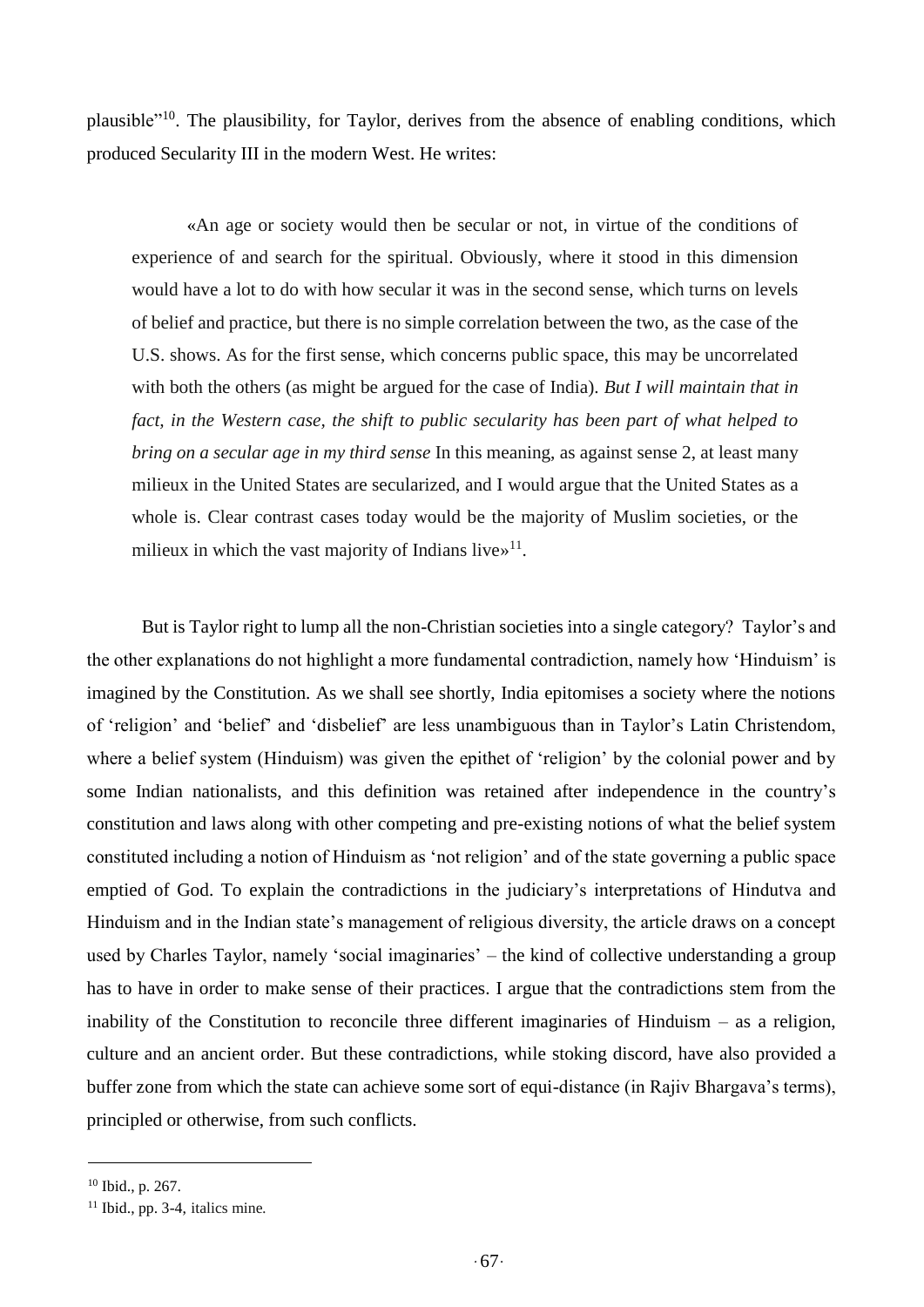In the next sections, I highlight three stylized imaginaries of Hinduism - as a religion, an ancient order, and as a western experiential category that is better replaced by the term 'Indian culture'. I show how these imaginaries weave through the Constituent Assembly debates on the role of the new state *vis a vis* religion, and in the subsequent conflicting interpretations in the political and legal arenas. These imaginaries explain the different interpretations of the courts on the Hindutva cases.

# **Social Imaginaries of Hinduism**

 «I speak of 'imaginary' (i) because I'm talking about the way ordinary people 'imagine' their social surroundings," while "(ii) theory is often the possession of a small minority,...what is interesting in the social imaginary is that it is shared by large groups of people, if not the whole society»<sup>12</sup>.

If one adopts Taylor's distinction between 'theory' and 'social imaginary', then the only way to assess a social imaginary would be to collect accounts of lived experiences of millions of Indians. It is also highly probable that these ethnographies will reveal the presence of not one, but multiple social imaginaries overlapping and jousting with each other. These imaginaries would include, among others, the state's social imaginary constructed by a constitution and interpreted by the courts, religious leaders' social imaginary disseminated through preaching and lectures and practices adopted by the followers, the lived experiences of different types (religions, castes, regions) of ordinary people, and the imaginaries of political leaders displayed through their election manifestoes and speeches and subscribed to by those who vote for them.<sup>13</sup> Taylor's own approach to experiencing the world and in recounting the transformation of social imaginaries, as Jon Butler points out, stresses ideas and theory more than experience and ordinary people. It is unclear as to who constitutes the "we" in a social imaginary in A Secular Age that «so seldom inquires about the social imaginaries of ordinary people … as opposed to the social imaginaries described and created by prominent thinkers»<sup>14</sup>

<sup>12</sup> Ibid., pp. 171-172.

<sup>&</sup>lt;sup>13</sup> As weak proxies for ethnographic work, I refer to colonial geographers, travellers and other accounts of the 'Hindoo', and to the biography of a Brahmin savant.

<sup>14</sup> J. Butler, "Disquieted History in *A Secular Age*," in M. Warner et. al. (eds.), *Varieties of Secularism in a Secular Age*, Harvard University Press, Cambridge, 2010, p. 198.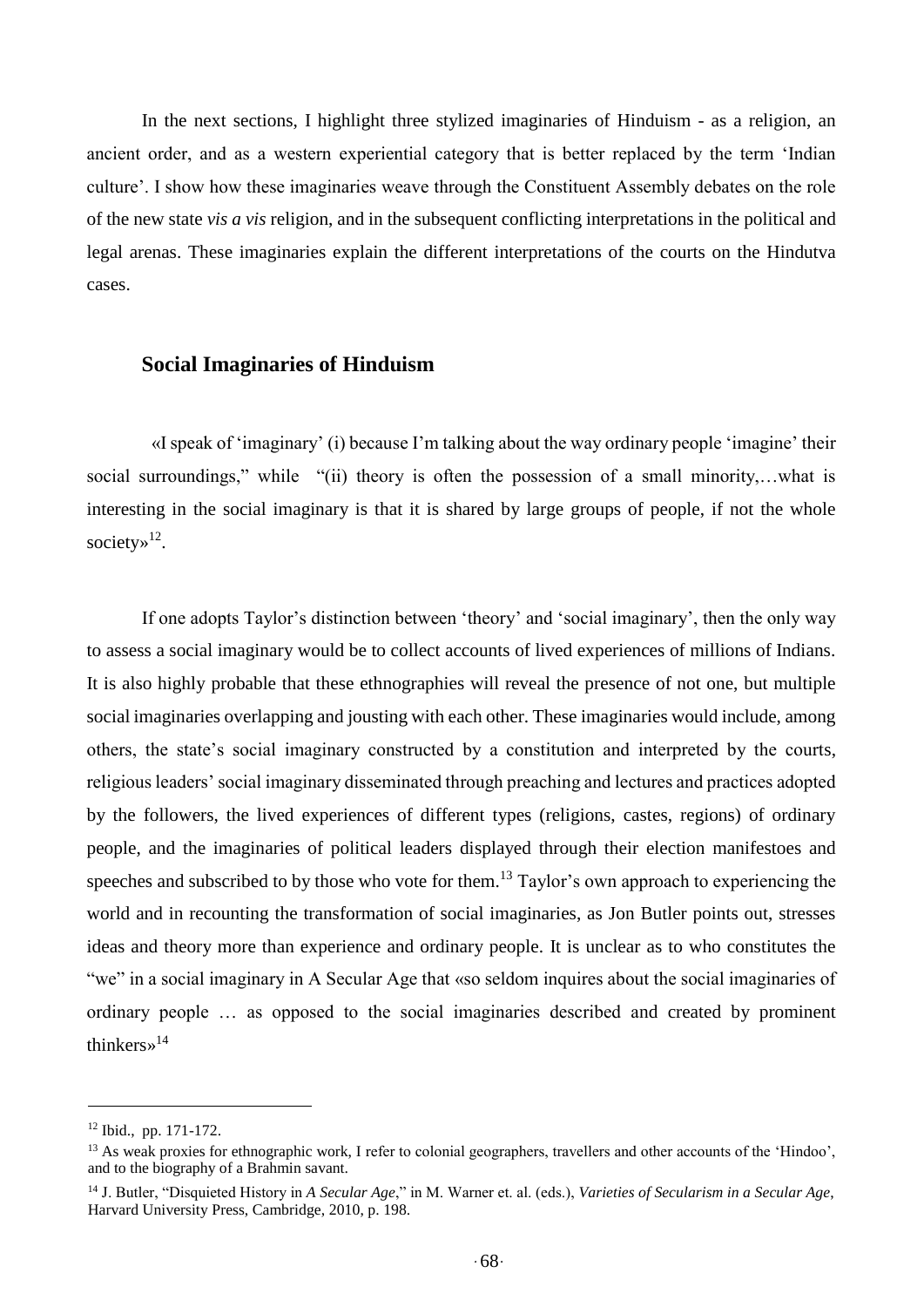This article eschews Taylor's theory-social imaginary dichotomy and focuses on three stylized slices of experiences that have created overlapping and competing imaginaries of 'Hinduism' in India.

#### *(i) Hinduism as a religion*

<u>.</u>

Sindhu is the term used by ancient Greeks and Persians to referred to peoples (not religions) beyond the river Indus.<sup>15</sup> European travellers and missionaries regarded Indian traditions as heathen or pagan, and called it 'gentooism', 'the religion of the Hindus,' and then 'Hindooism'/ 'Hinduism' by the end of the eighteenth century. Can Hinduism be called a religion? Sociologist Emile Durkheim defined religion as a unified system of beliefs and practices relative to sacred things, that is to say, things set apart and forbidden – beliefs and practices which unite into one single moral community called a Church, all those who adhere to them. Anthropologist Clifford Geertz viewed religion as a system of symbols which acts to establish powerful, pervasive and long-lasting moods and motivations in men by formulating conceptions of a general order of existence and clothing these conceptions with such an aura of factuality that the moods and motivations seem uniquely realistic.<sup>16</sup> These definitions imply that there are some conditions that are necessary for something to be called a religion.

Three elements are identified as central to the role played by Europeans in the construction of Hinduism as a religion: a western Christian concept of religion, the idea that Indian religions formed one pan-Indian religion, and the needs of the colonial enterprise. Different religious phenomena came to be seen as parts of one religion, Hinduism, and the core was drawn from Brahmanism – with its texts and priests.<sup>17</sup> These moves to create a unified religion in India were closely linked to the legal codification of the colonial subject. <sup>18</sup> Nineteenth century Indian intellectuals who resisted the

<sup>15</sup> This section's analysis draws from E. Bloch, M. Keppens, R. Hegde, *Rethinking Religion in India: The colonial construction of Hinduism*, Routledge, London, 2010.

<sup>16</sup> C. Geertz, "Religion as a Cultural System", in M. Banton (ed.) *Anthropological Approaches to the Study of Religion*, Tavistock Publications, London,1966.

<sup>17</sup> See articles in V. Dalmia, H. von Stietencron (eds.), *Representing Hinduism: The Construction of Religious Traditions and National Identity*, Sage, Delhi, 1995.

<sup>&</sup>lt;sup>18</sup> G. Vishwanathan, "Colonialism and the Construction of Hinduism", in G. Flood (ed.), The Blackwell Companion to Hinduism, John Wiley and Sons, [Hoboken](https://www.google.it/search?q=hoboken&stick=H4sIAAAAAAAAAGOovnz8BQMDgzMHnxCnfq6-gVFueVGZEgeIWZFnnqSllZ1spZ9flJ6Yl1mVWJKZn4fCscpITUwpLE0sKkktKlbaNPXAQlPJKRPlHXodbTSi1bJSXAGF8-e5YAAAAA&sa=X&ei=5yj0VI6eH-XmywO11IKoDA&ved=0CIABEJsTKAEwEQ) [\(NJ\),](https://www.google.it/search?q=new+jersey&stick=H4sIAAAAAAAAAGOovnz8BQMDgzMHnxCnfq6-gVFueVGZEgeIaZqWlaallZ1spZ9flJ6Yl1mVWJKZn4fCscpITUwpLE0sKkktKlbTMw0JfCfcGK6h8uDKl4ln6mMvRwAAj6UVUWAAAAA&sa=X&ei=5yj0VI6eH-XmywO11IKoDA&ved=0CIEBEJsTKAIwEQ) 2008.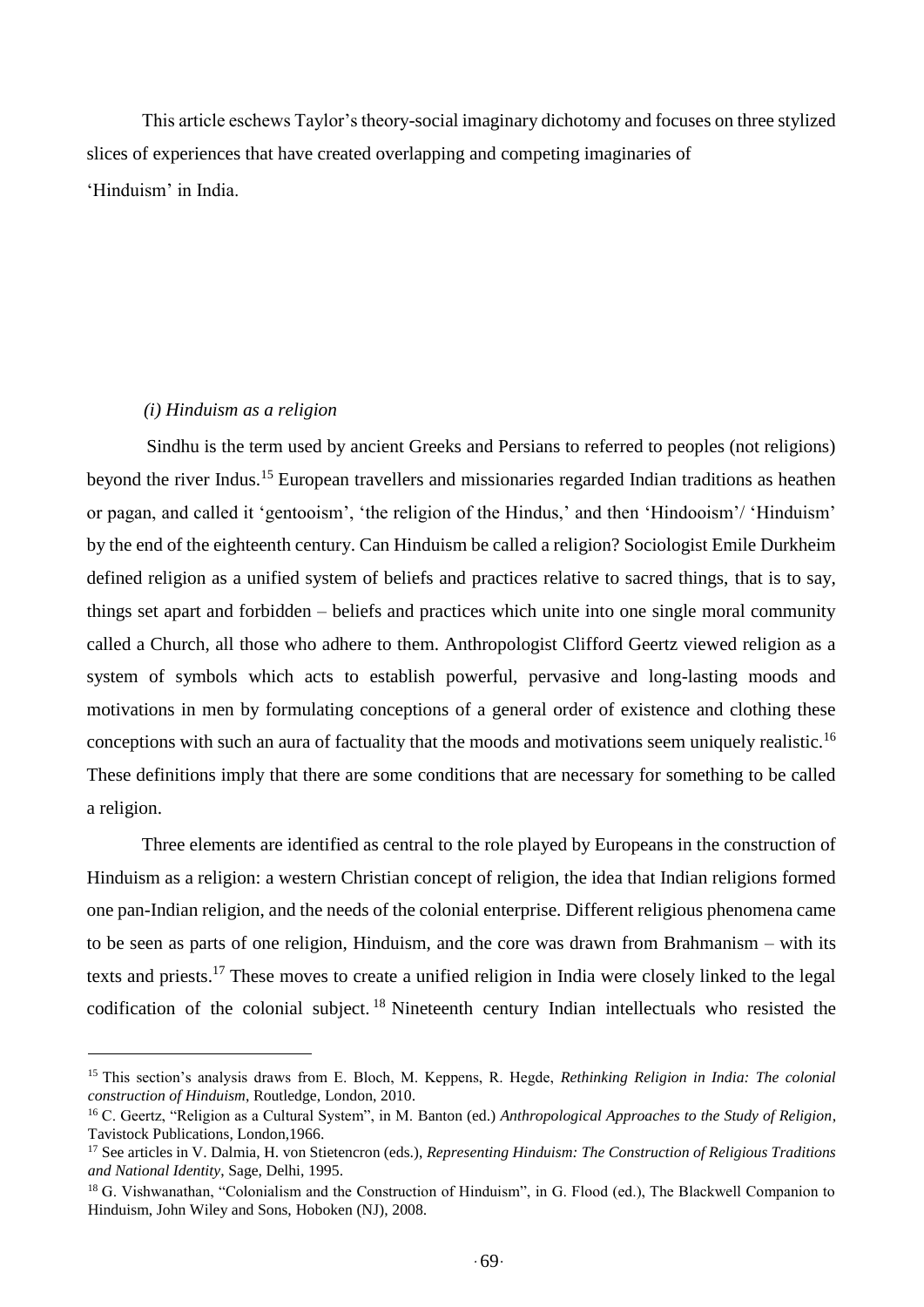proselytization by Christian missionaries also engaged in constructing a Hindu religion, a modern Hinduism that would be respectable in the eyes of the world and would provide the basis for a morality of acting in the secular world. These reform movements led by and consisting mostly of intellectuals who were Brahmins and part of the elites, transformed Indian traditions into a unified religion, and are held to be precursors of the Hindu nationalists today.<sup>19</sup>

While the constructivist view holds a dominant position, its critics argue that non-Muslim Indians shared a common identity in pre-colonial India<sup>20</sup>, and therefore such identity was coterminous with religious identity. Other shortcomings of the constructivists include ambiguity about the nature of the process of construction, lack of clarity on whether Brahmanism really exists or existed in India, and if it did exist, the absence of answers on why non-Brahmins accepted Brahmanism as their religion, and the absence of a clear relationship between the motives for the construction and the fact of the construction of Hinduism (Keppens and Bloch 2010).

This imaginary of Hinduism as a religion is the one that Taylor refers to, and also informs the Bommai judgment discussed earlier. If this were the only imaginary, then Taylor would be right to say that public secularity (I) has not been achieved in India. Let us now turn to a Hinduism that bears no relation to religion.

#### *(ii) Hinduism as an ancient order*

1

In *The Last Brahmin*, Rani Siva Sankara Sarma writes about the views held by his Brahmin savant-father whom he calls "the last Brahmin."<sup>21</sup> The narrator portrays the lived experience of a scholar of the Vedas, to give us a glimpse of a different imaginary. This 'last Brahmin' declares from his deathbed at the age of 80 that neither of his sons is eligible to perform his funeral rites because one (the narrator) is a non-believer, and the other (the narrator's older brother) is a 'Hindu convert' because he espouses Hindu nationalism. The father declares that Brahmins are a people free of – or outside – religion; there is no place for the term 'Hindu' or 'religion' in the canonical Vedic tradition for the followers of the ancient order.

Attempting to understand his father's distinction between Brahmin and Hindu, the narrator asks whether the followers of the ancient order recognized the word Hinduism. The father replies:

<sup>&</sup>lt;sup>19</sup> R. Thapar, "Imaginged Religious Communities? Ancient History and the Modern Search for a Hindu Identity," in *Modern Asian Studies*, 23, 1989, pp. 209-231.

<sup>20</sup> D.N. Lorenzen, "Who invented Hinduism?', in *Comparative Studies in Society and History*, 1999, 41, pp. 630-659. In response to the question – what makes this identity into religious identity – Lorenzen replies that religions are associated with a particular emotion or emotional experience that corresponds to Otto's *mysterium tremendum et fascinans* [a unique point of origin/a personal experience of the sacred], p. 28.

<sup>21</sup> R.S.S. Sarma, *The Last Brahmin*, trans. D. Venkat Rao, Permanent Black, New Delhi, 2007.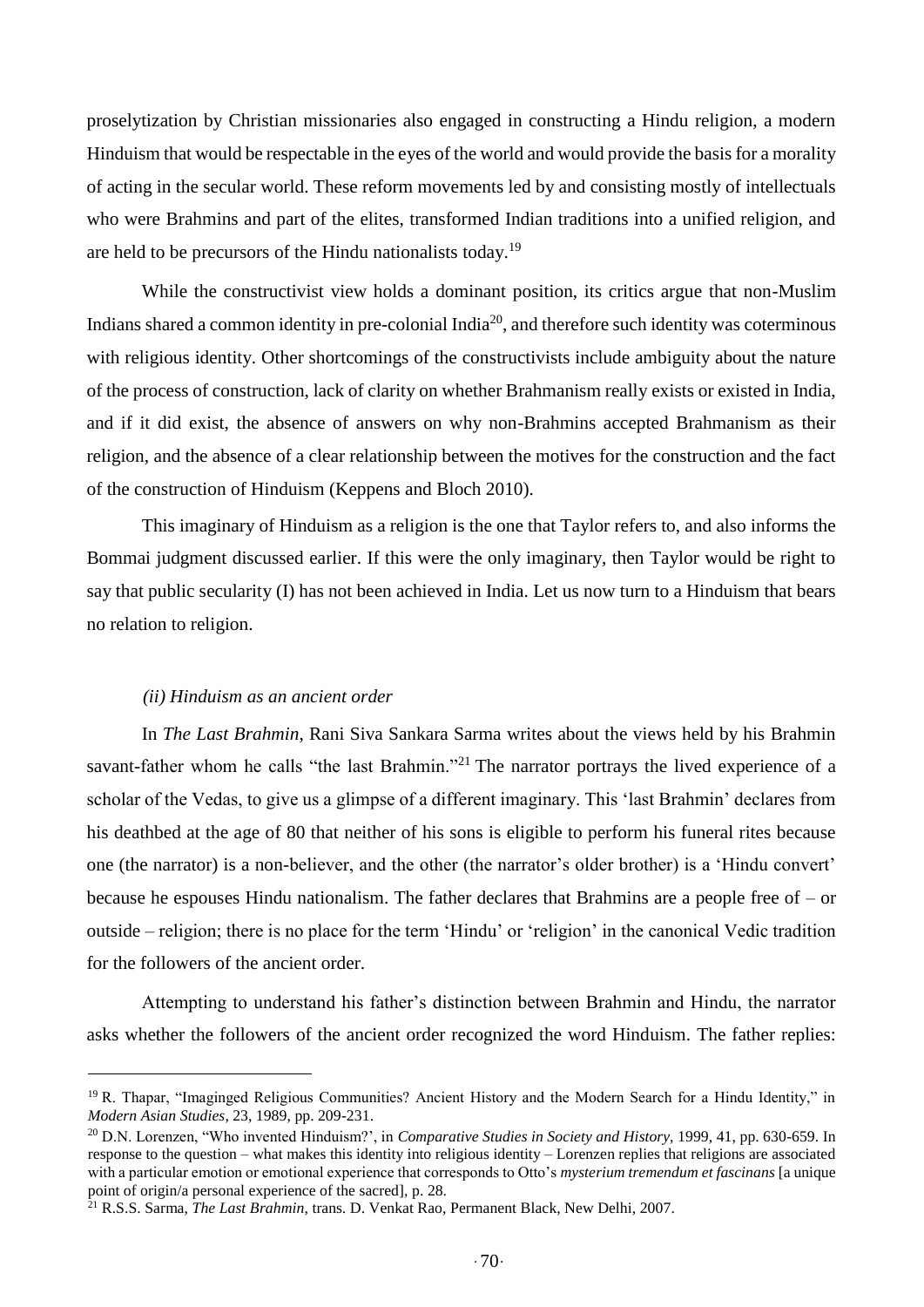«On the banks of the sacred and serene Krishna river, at a convention of Pandits[scholars], the propriety and impropriety of the term "Hindu" came up for discussion. Then the noble and venerable savant [an illustrious scholar] … stated through illustrations that the terms Hinduism and Hindu were used first by foreigners, that these words are not related to Bharatiya (Indic) culture. However, grammarians concur that even phonic improprieties have verbal existences. Therefore, when something is absent in the discourse but prevalent in popular usage, the learned must remain indifferent towards such phonic improprieties. When followers of the ancient order who practice varna dharma [caste system] are called Hindus, one should accept this with similar indifference».<sup>22</sup>

Here, the view of Hinduism as an ancient order is based not on religion, but on varna, a classificatory system, that does not allow for entry or exit from the Order. There is no connection between temples and the Brahmins of the ancient order, or between the state and the reform of the classificatory stystem, nor is there any sympathy for Hindu nationalist ideology, which is dismissed as a proxy Christianity and as antagonistic to the aims of the ancient order.

Adherents of this imaginary would say that Taylor's Secularity I and II have no place in the context of Hinduism since God does not exist in public space, and they do not practice religious beliefs. They would also say that they are already engaged in Secularity III – the search for the spiritual.

### *(iii) Hinduism is an imaginary entity/ Indianness as a culture.*

The appropriateness of viewing Hinduism as a religion, and of Brahmanism as its basis is challenged by Balagangadhara who argues that 'religion' is better thought of as a model of 'explanation' that applies only to the Jewish, Christian and Islamic worlds.<sup>23</sup> This position echoes the views of several travellers and scholars from previous centuries who expressed their inability to understand indigenous practices in India through the lens of religion. Balagangadhara takes five characteristics of religion – a scripture, a standard world view where claims are made on the origin on the world, an authority to settle conflicts, excommunication, and an organization to transmit – and shows how Hinduism does not possess any of these. For instance, the scriptures and texts present multiple stories of the origin of the world; a Rig Veda hymn says, in the ultimate analysis, who created the world does not matter all that much

 $22$  Ibid., p. 61.

<sup>23</sup> S.N. Balagangadhara, *"The Heathen in his Blindness…": Asia, the West and the Dynamic of Religion*, Brill, Leiden, 1994.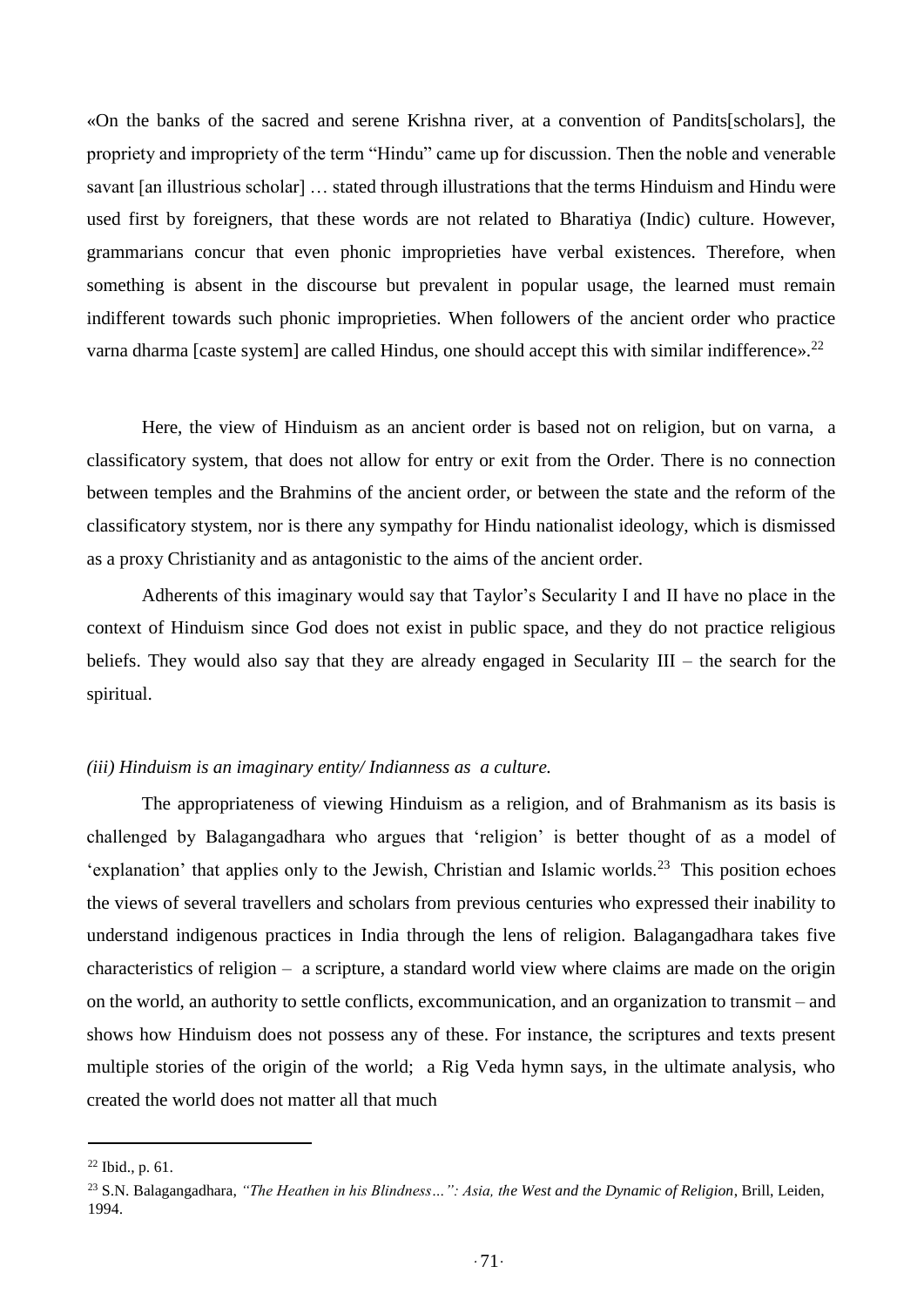«There was neither non-existence nor existence then; there was neither the realm of space nor the sky which is beyond…Whence is this creation? The gods came afterwards, with the creation of the universe. Who then knows whence it has arisen? Whence this creation has arisen – perhaps it formed itself, or perhaps it did not – the one who looks down on it, in the highest heave, only he knows – or perhaps he does not know».<sup>24</sup>

Balagangadhara argues that on other counts too -- no central concept of God, no sole prophet or founder, no authoritative scripture -- Hinduism does not qualify as religion. <sup>25</sup> So, what is Hinduism? His reply is that it is not possible to formulate the question 'If Hinduism is not a religion, what else is it?' Neither does he replace 'Hinduism' with the term 'culture'. Instead, his claim is the following: Hinduism, the phenomenon constructed by the West, is an experiential entity only to the West and not to us. In this sense, Hinduism is not a part of the Indian culture. It has no existence outside of the western experience of India.<sup>26</sup> For him, concepts of 'secular',

'secularization' and 'religion' belong to the language of Western Christianity, and those Indian intellectuals and reformers who adopt these terms to discuss Hinduism are 'theologians in a secular guise'. Instead, Balagangadhara prefers to interrogate the subject of an 'Indian culture', a culture without 'religion' in the Christian sense.

For our purposes, Balagangadhara's view can be categorised as an imaginary that sees Hinduism's caste hierarchy as part of an 'Indian culture'.<sup>106</sup> Such an imaginary would explain the Hindutva judgment discussed at the beginning of the paper, where the Supreme Court equated Hinduism with 'Indian culture' and 'a way of life'.

Let us now examine the interplay between these three imaginaries in the Constituent Assembly's debates on conversion.

 $24$  The Poetry of Creation - Rig Veda Book 10 Hymn 129, (10.129), p. 358.

 $25$  This view seems not to take into consideration the fact that two centuries of a constructed Hindu religion ought to be infused in some fashion in the social imaginary of different groups of modern Hindu Indians. Balagangadhara makes the mistake of treating Christianity as the prototype of 'religion', when all one can say is Hinduism is not a religion like Christianity but one cannot say that Hinduism is not a religion, says Will Sweetman in *Hinduism" and the "History of Religion", Method and Theory in Study of Religion*, Brill, Leiden, 15, 2003, pp. 329-353.

<sup>26</sup> S.N. Balagangadhara, "Ontological and epistemological commitments of 'Hinduism', March 5, 2011, http://www.hipkapi.com/2011/03/05/ontological-and-epistemological-commitments-of-hinduism-s-n-balagangadhara/  $106$  The idiom of culture was also used by V.D. Savarkar, an ideologue of the present day Hindu nationalists, in his book in 1922 titled *Hindutva: Who is a Hindu?* But he uses it differently from Balagangadhara. Savarkar combines territory (the land of the Indus) with Hindu culture and Hindu people to argue for a reinterpretation of the word Hindu. Thus culture, like the Brahminical world view, also has multiple imaginaries.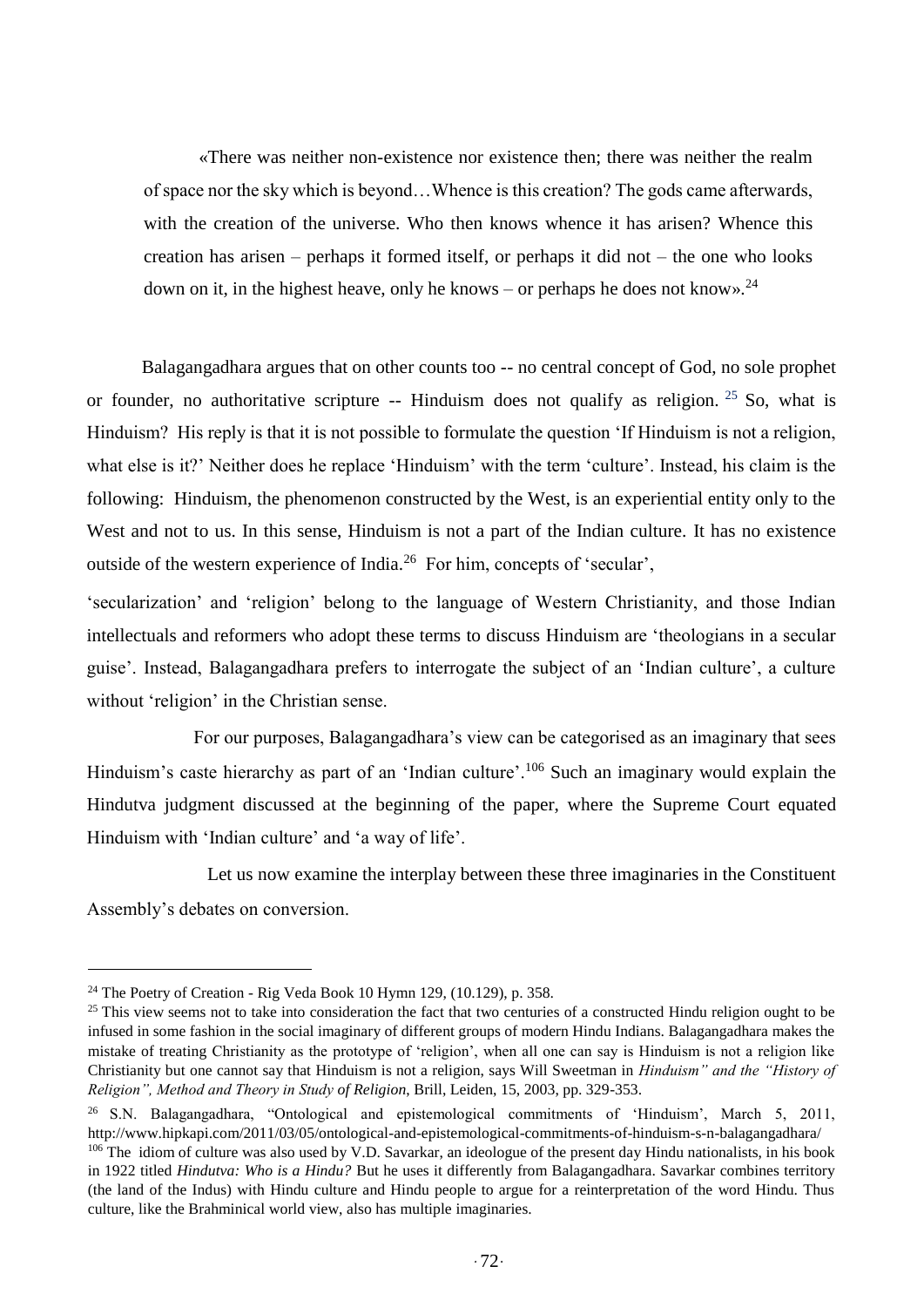# **India's Constitutional Imaginary**

The 'We, the people…' that constitutions often begin with, implies that the document contains a social (constitutional) imaginary of 'the people' of a country. As mentioned earlier, a major concern for the 207 member Indian Constituent Assembly, many of whom hailed from ordinary backgrounds, was how to douse the flames of religious strife between Hindus and Muslims resulting from the Partition of the country into India and Pakistan. The principle of separation of state and religion generated a lot of opposition within the CA. While the debates recognized the implicit need to separate those aspects of religious dissentions that could demolish democratic stability, there was little agreement on how to achieve this objective. Some saw a secular state as the separation of state and church (religion was not permitted in the public sphere). Others saw it as neutrality of the state towards religion, which could function in the public sphere. A third view maintained that while the state would treat all religions equally, the state had a duty to reform religious practices in line with principles of equality and justice. The texture of the debates in the CA reveals that the members utilized all three imaginaries to argue their case. Those who saw Hinduism as a way of life/culture/an ancient order found themselves on the same side and pitted against those who treated it as a religion. The overlapping and often contradictory pulls of the three imaginaries left their mark on the Indian constitution's conception of the new state's relationship with religion. If Hinduism was treated as a religion, how could the state conform to neutrality and separation of state and religion, and still reform unjust social practices within the Hindu caste system? If Hinduism was an ancient order based on the caste hierarchy, how could the state undertake social justice for the lowest castes? And if Hinduism was part of an Indian culture, how could the state bar it from political discourse? The constitution incorporated all three types of imaginaries, which sometimes coexisted and sometimes collided, producing a resilient buffer zone between the state and religion. The debate on proselytization and conversion in the CA illustrates the point.

Most conversions in independent India occur among the lowest groups in the caste ladder, scheduled castes, and the indigenous peoples, scheduled tribes who aim to improve their low social standing by converting to religions – Buddhism, Islam and Christianity – that promise 'equality'. Conversion presupposes a prior element of propagation. The question of whether the Indian state ought to allow a fundamental right to propagate provoked heated discussions in the Constituent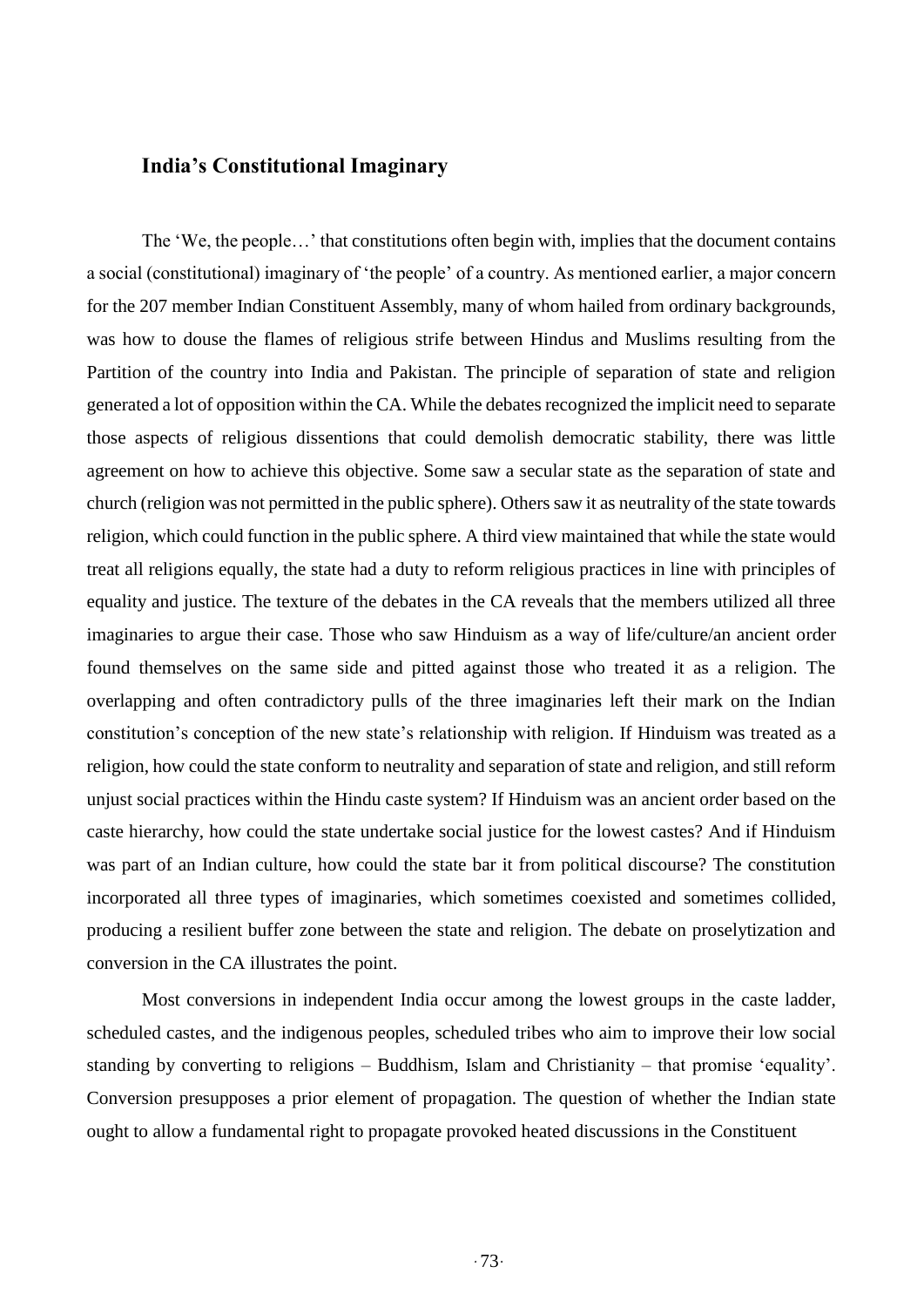Assembly on 3rd December 1948. The clause discussed was 'the right freely to profess, practice and propagate religion'.

One view was that the state ought not to permit the right to propagate. Two delegates from opposite ends of the spectrum converged on this conclusion. Tajamul Husain, a Muslim who espoused the classic liberal approach of seeing religion as a private affair between man and his God said: «If you start propagating religion in this country, you will become nuisance to others ... I submit, Sir, that this is a secular State and a secular state should not have anything to do with religion».<sup>27</sup> A Hindu delegate, Loknath Misra, said that secularism itself was a «slippery phrase» and «a device to bypass the ancient culture of the land».<sup>28</sup> He recommended either banning all religions or choosing Hinduism as the state religion. By allowing propagation, said Misra, the Constitution was paving the way for the complete annihilation of Hindu culture, the Hindu way of life and manners.<sup>29</sup> His reasoning was that it was not really possible to separate religion from "the ancient culture" of the land.

Those favouring a right to propagate argued their case either on the grounds of a *quid pro quo* for minorities, or on the assumption of benign and reasoned attempts at conversion or as an integral part of the right to freedom of expression. Lakshmi Kant Maitra, a Hindu, wanted the state to allow propagation because he said that minorities such as Christians, had given up their claims to reserved seats (affirmative action) in the state legislatures in exchange for a right to propagate. Hence, the majority community «should allow this privilege to the minority community and have it for themselves as well».<sup>30</sup> These debates highlight an ambiguity – how to create a level playing field between proselytizing religions and something (Hinduism) that was seen as a religion and as an ancient culture which one entered by birth and exited by death – that the CA was unable to resolve. The Indian Constitution included the right to propagate (subject to some restrictions) in the fundamental right to religious freedom.

The CA members thus used all three imaginaries in the construction of state-religion relations, peppering the Constitution with contradictions. The Constitution did not define the terms,

'Hindu', 'religion', 'secular' and 'minorities', leaving it to the courts and legislative amendments to do so. In the next section, we shall see how these contradictions produced by the three imaginaries arose to bedevil the judiciary's interpretations of Hinduism and consequently its relationship with a 'secular' state.

<sup>&</sup>lt;sup>27</sup> Constituent Assembly Debates (henceforth CA Debates), 3 December 1948, p. 817.

<sup>28</sup> CA Debates, 6 December 1948, p. 823.

<sup>29</sup> Ibid., p. 824.

<sup>30</sup> Ibid., p. 833.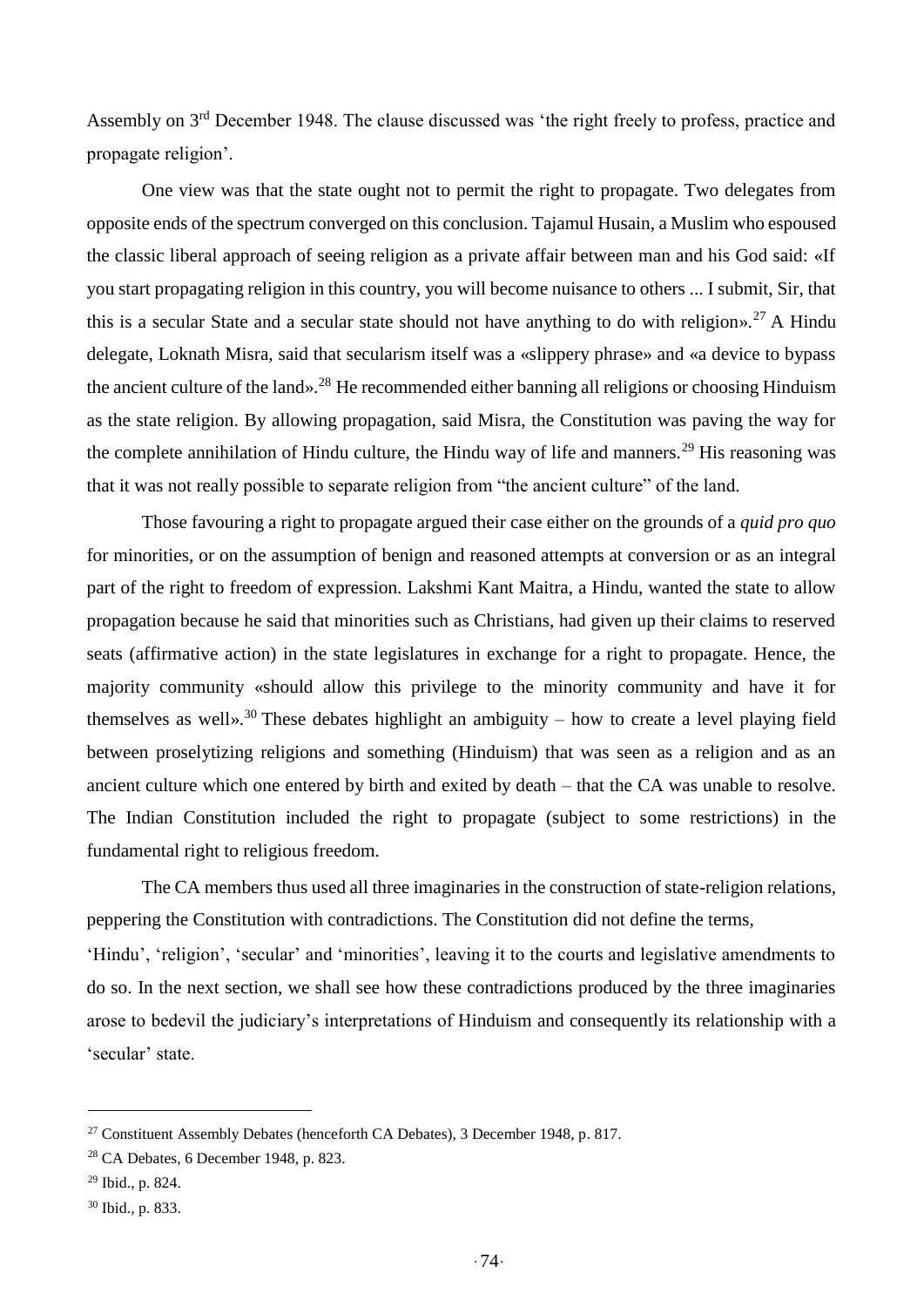# **Judiciary's Interpretations of Hinduism**

### *(i) Hinduism as a religion and as a culture*

The sect would be 'Hindu' if the individuals were 'Hindus', said a Constitution Bench of the Supreme Court in a case that concerned the identification of an institution as a Hindu institution.<sup>31</sup> The judges rejected the notion of Hinduism as a religion, and preferred to see it as a culture. Referring to the territorial, not the creedal significance of the term, the judges said that the usual tests applied to a recognized religion or religious creed would turn out to be inadequate in dealing with Hindu religion.

"When we think of the Hindu religion, we find it difficult, if not impossible, to define Hindu religion or even adequately describe it. Unlike other religions in the world, the Hindu religion does not claim any one prophet…in fact, it does not appear to satisfy the narrow traditional features of any religion or creed. It may broadly be described as a way of life and nothing more."

By 1976, the court gave up on trying to define 'Hindu'. «It is a matter of common knowledge that Hinduism embraces within itself so many diverse forms of beliefs, faiths, practices and worship that it is difficult to define the term 'Hindu' with precision».<sup>112</sup> The legal definition of Hinduism, as legal scholar Marc Galanter points out, is neither a measure of religious belief nor a description of social behavior as much as a civil status describing everyone subjected to the application of "Hindu law' in the areas reserved for personal law.

### *(ii) Hinduism as a religion and as an ancient order*

1

In a recent judgment on whether 'Jains' could be classified as a 'minority', the apex court tried but failed to reconcile the imaginaries of Hinduism as a religion and as an ancient order. The rationale

<sup>31</sup> *Sastri Yagnapurushdasji vs. Muldas Bhudardas Vaishya* (1966) 3 SCR 242. <sup>112</sup> *CWT vs. R. Sridharan* (1976) 4 SCC 489.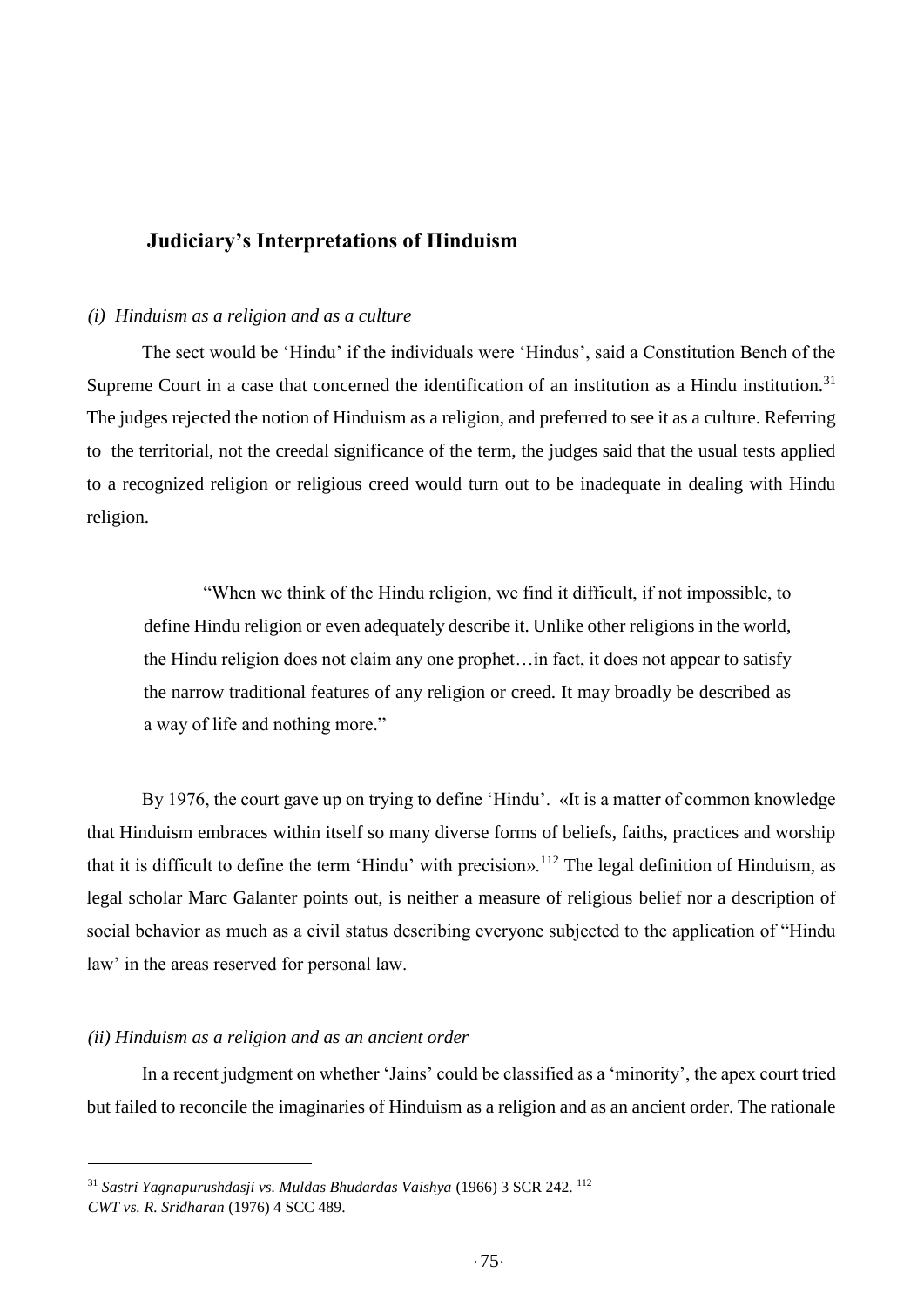underpinning the dismissal of the appeal to notify the 'Jain' community as a minority highlights the ambiguities introduced by the two imaginaries of Hinduism.<sup>32</sup>

«The word 'Hindu' conveys the image of diverse groups of communities living in India. If you search for a person by name Hindu, he is unidentifiable. He can be identified only on the basis of his caste as upper caste Brahmin, Kshatriya or Vaish or of lower caste described in ancient India as Shudras».

Hinduism, the court said could be called a general religion and common faith of India whereas Jainism was a special religion formed on the basis of quintessence of Hindu religion. «Their only difference from Hindus is that Jains do not believe in any creator like God but worship only the perfect human-being whom they called Tirathankar». The judgment's rationale was that the caste basis of Hindu society meant that no section or distinct group of people could claim to be in majority. «All are minorities amongst Hindus. Many of them claim such status because of their small number and expect protection from the State on the ground that they are backward».

These muddled interpretations replicated themselves in cases dealing with conversions from Hinduism and the retention of affirmative action benefits by such converts. In pursuance of its mandate to deliver social justice to historically discriminated groups, the Constitution provides affirmative action in political constituencies, government jobs and educational institutions to scheduled castes and scheduled tribes. Could those who retained their affiliations to their old communities after converting to another religion (e.g. Christianity) retain their constitutional privileges to affirmative action? The court said yes in the case of scheduled tribe converts to other religions, but no to scheduled caste converts.<sup>33</sup> For scheduled caste converts, the Supreme Court laid down the norm in *Arumugam v Rajagopal*, where it said that a caste «is more a social combination than a religious group». This position highlights the conflict between two imaginaries of Hindusim – as an ancient order and as a religion. It said that renunciation of Hinduism and adoption of another religious faith did not mean that a person ceased to be a member of the caste in which he was born.

«A caste may consist not only of persons professing Hindu religion but also persons professing some other religion as well, conversion from Hinduism to that other religion may not involve loss of caste, because even persons professing such other religion can be members of the caste [*caste as an ancient classificatory system – my interpretation*]*.* This might happen where caste is based on economic or occupational characteristics and not on religious identity or the cohesion of the caste as a social

<sup>32</sup> *Bal Patil and Anr. vs. Union of India and Ors* (2005) 6 SCC 690.

<sup>33</sup> *State of Kerala and Anr vs. Chandramohanan* (2004) 3 SCC 429.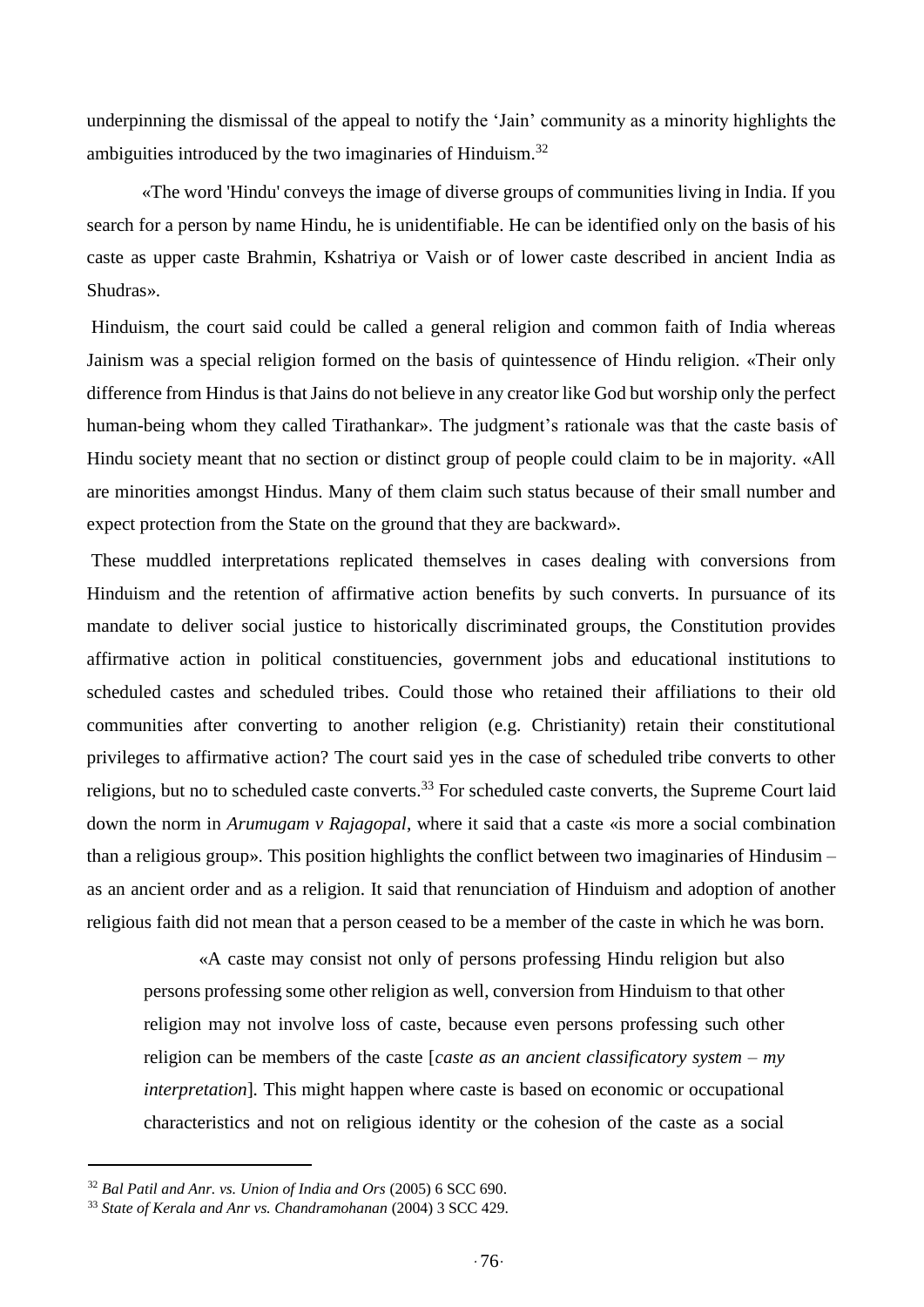group is so strong that conversion into another religion does not operate to snap the bond between the convert and the social group».<sup>34</sup>

The above discussion makes the inconsistencies between the court's rulings in the *Hindutva* cases and the *Bommai* judgment more comprehensible. These contradictory judgments can be understood within the context of the three imaginaries of Hinduism. Neither the Constitution nor the Representation of People Act (1951) defines 'religion'. The judges in the *Hindutva* case reviewed previous rulings on what constituted a 'matter of religion', who decided it, and to a lesser extent what constituted a reasonable restriction based on 'public order, morality and health'. They found a mixed bag of rulings. Initially, the courts had allowed religious denominations to decide what constituted a matter of religion,<sup>35</sup> but had made a distinction between the right to manage affairs in matters of religion (a fundamental right of the religious denomination) and the administration of property (a secular function), subject to state supervision. Later, the court gave itself the right to determine what could or could not be seen as a religious practice, and whether a particular rite was regarded as essential by the tenets of a particular religion.<sup>36</sup> Social justice concerns for the scheduled castes and tribes compelled the court to curtail the freedom of denominational authorities in 'matters of religion'. For instance, the court upheld the Madras Temple Entry Authorization Act (1948) which allowed scheduled castes to enter a Hindu temple.<sup>37</sup> Non-essential activities that could be controlled by the state came to include appointment of priests and state legislation on administration of religious institutions.<sup>38</sup> Thus, as a result of the ambiguities introduced by the three imaginaries on Hinduism, the judiciary gradually expanded the influence of the state over issues that were initially interpreted as 'religious' ones.<sup>39</sup>

<sup>34</sup> AIR 1976 SC 939, p. 946.

<sup>35</sup> *Hanif Quareshi vs. State of Bihar* (1958) SC 731; *Ratilal vs. State of Bombay* (1954) SCR 1055.

<sup>36</sup> *Sardar Syedna Taher Saifuddin Saheb vs. The State of Bombay,* AIR (1962) SC 853.

<sup>37</sup> *Venkataramana Devaru vs. the State of Mysore,* AIR (1958) SC 255.

<sup>38</sup> *Commissioner, Hindu Religious Endowments vs. Lakshmindra Thirtha Swamiar* (1954), SCR 1005.

 $39$  A similar approach prevailed in the treatment of non-Hindu religions. For instance, in the case of Muslim institutions, the Supreme Court has maintained in almost all cases that regulation of a *waqf* (Islamic charitable trust) by the state is reasonable.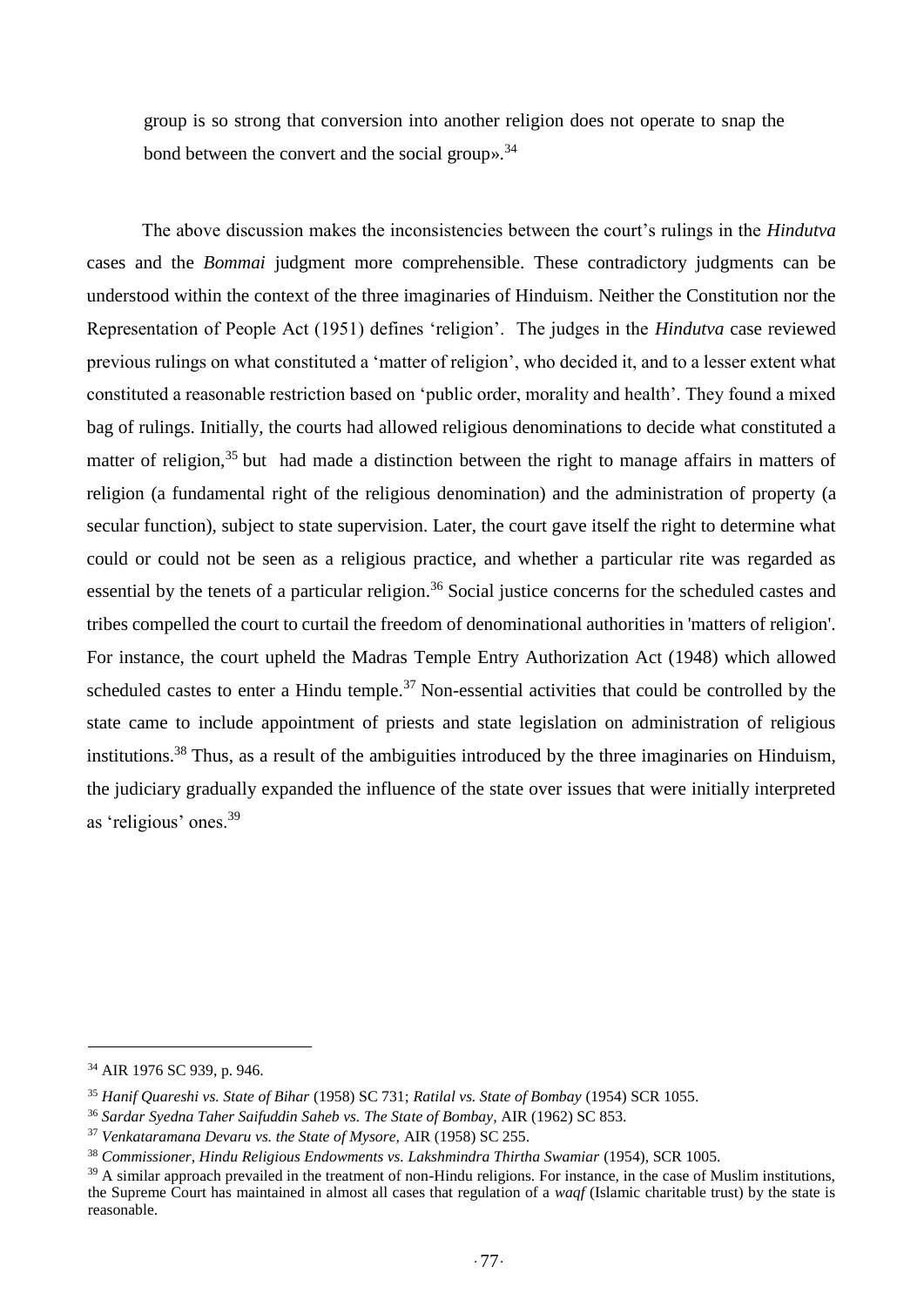## **Hinduism and A Secular Age**

The preceding discussion makes it clear that we can understand the troubled relationship of the Indian state to the management of competing pluralisms only if we parse out the competing imaginaries of Hinduism. The immanent frame of the imaginary of someone like the Brahmin savant who views Hinduism as an ancient order or someone like Balagangadhara who talks about 'Indian culture' would not include Taylor's trio of secularities but could fit into his notion of transcendence and going beyond this life infusing Secularity III. The frame of a Jawaharlal Nehru or B.R.Ambedkar who incorporated a normative project of secularization into the Constitution and removed religion from politics would contain the hope of moving from Secularity I to III.

The Indian case also complicates the notion of social imaginaries used by Taylor in *A Secular Age*. Concepts of religion/secular, church/state, natural/supernatural could be seen as binaries that originate within Christian theology and do not completely explain or make sense in the non-Christian world. Taylor, perhaps, would not disagree with this statement. In Warner *et al.*, Taylor admits that he «has neglected the way in which western understandings of religion were informed through the precolonial and the colonial encounters with other parts of the world».<sup>40</sup>

Other scholars have analyzed the internal complexity of Hinduism as 'thick and thin religions' (Sudipta Kaviraj), and as 'religion and faith' (Ashis Nandy). Let us examine Kaviraj's analysis because *parts* of it resonate with the distinction between Hinduism as an ancient order/way of life/culture, and Hinduism as a religion. Kaviraj makes a distinction between thick religion – its internal contents are a vast catalogue of beliefs about large and small things and all of them are crucial to the practice of that particular faith – and thin religion. For Kaviraj, the religion of Hindu nationalists is thin because it is entirely indifferent to the sectarian practices of everyday worship;

«indeed its primary purpose is to make them redundant … There is a certain paradox in the way it orders the world: it uses a broad and inclusive movement for all Hindus and groups linked to Hinduism by their origin; but the entire purpose is to harden and inflame the boundary between this expansive Hinduism and other selected adversaries, particularly Muslims».<sup>41</sup> He points out the irony that the primary purpose of this inclusion is exclusion of other communities «from a sense of participating in a historically common and interactive religious culture».<sup>42</sup>

<sup>40</sup> C. Taylor, *Afterword: Apologia pro Libro suo*, in M. Warner et.al. (Eds.), *Varieties of Secularism in a Secular Age*, p. 301.

<sup>&</sup>lt;sup>41</sup> S. Kaviraj, "On thick and thin religion: some critical reflections on secularization theory," in I. Katznelson, G. Stedman-Jones (Eds.), *Religion and the Political Imagination*, Cambridge Univesity Press, Cambridge, 2010, p. 348.

<sup>42</sup> Ibid.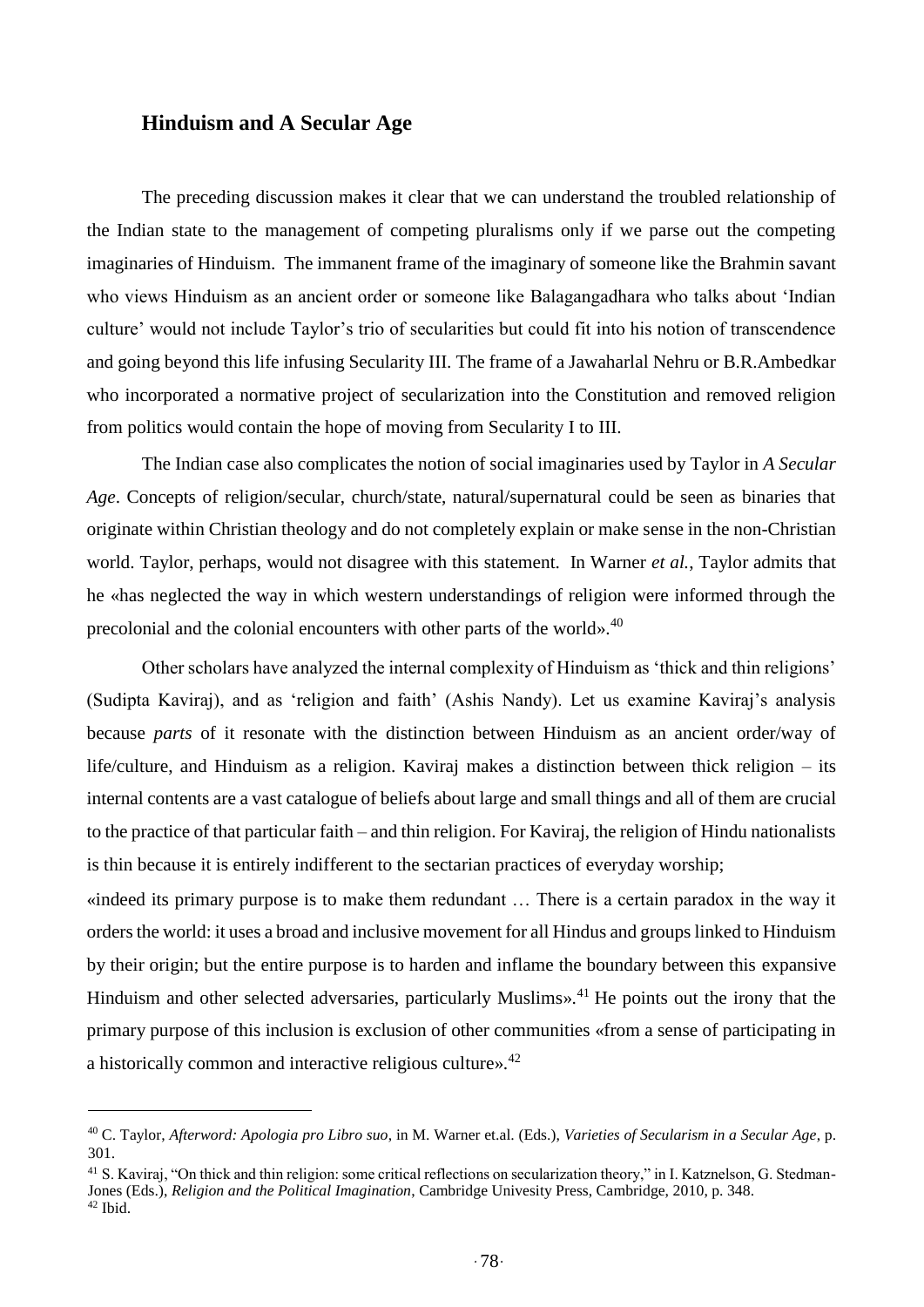For Kaviraj, an inverse relationship exists between the thickness of religious beliefs and the size of religious communities. In India, it is thin religion that is pervasive, political (not ethical), intolerant (not accommodating) and has the goal of amassing mundane power (not indifferent to power). «It is misleading to hold that in India either religion is becoming stronger, or the secularization thesis is disconfirmed».<sup>43</sup> He concludes that the story of Indian modernity, particularly of Hindu religion, shows a process in which a thin Hindu identity seeks to overcome segmentation and produce a collective agency to menace minorities and demand a homogenizing and intolerant version of nationalism. <sup>44</sup> While Kaviraj's analysis explains the nature of 'Hindu' in Hindu nationalism, it subsumes the notion of Hinduism as an ancient order within the category of religion.

Let us return to a dialogue between a Hindu official and a spiritual leader from *The Last Brahmin* that explains the notion of Hinduism as an ancient order. «For a genuine practitioner of the ancient dharma, his faith is the same as his mode of living. In his life it is woven into every context. For him there are no separable categories such as social matters and matters of faith».<sup>45</sup>

Perhaps this faith articulated by the *Last Brahmin* is the same as the faith alluded to by Ashis Nandy, but different in form and content to the one explicated in Kaviraj's 'thick religion'. Sarma, the narrator of the Last Brahmin analyses Hinduism in modern India as the cultural consequence of colonialism, as a disguised form of Christian monotheism. Within this Hinduism is subsumed Nandy's Hinduism as an ideology, Kaviraj's thin religion, and perhaps parts of Kaviraj's thick religion. So what are we left with in Hinduism as an ancient order as outlined by Sarma? It is a Brahmin tradition, or a social imaginary pertaining to Brahmins, that too a particular type of Brahmin. But it is a powerful one and seems to have influenced apex court judges who tend to be upper caste (Brahmins and Kshatriyas) Hindus. At the same time, it offers us access to a distinct indigenous perspective informed by Sanskrit cultural heritage and literary tradition.<sup>46</sup>

## **Conclusion**

The ambiguity introduced by the multiple imaginaries of Hinduism has both weakened and strengthened Indian democracy and secularism. Taylor speaks of «belief and unbelief, not as rival

<sup>43</sup> Ibid., p. 350.

<sup>44</sup> Ibid., p. 354.

<sup>45</sup> R.S.S. Sarma, *The Last Brahmin,* pp. 191-192.

<sup>&</sup>lt;sup>46</sup> As the translator points out, the book is written in the voice of the disinherited and non-believing son of the savant.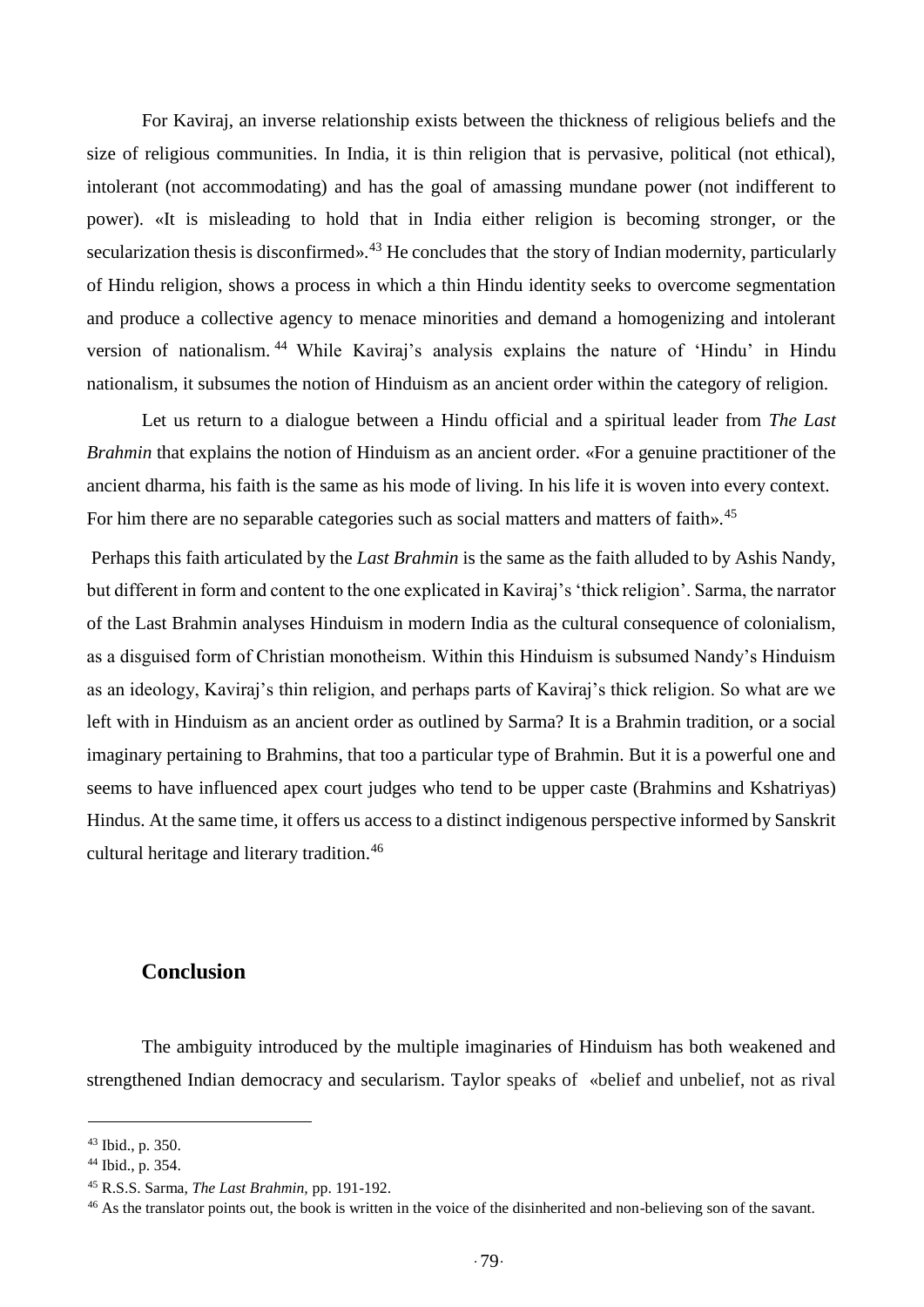theories», but as "the different kinds of lived experience involved in understanding your life in one way or the other, on what it's like to live as a believer or an unbeliever  $47$ . The imaginaries of Hinduism as a culture and as an Ancient Order are forms of lived experience, which pertain to a third category – one who is neither a believer nor an unbeliever. The existence of this category has simultaneously problematized the state's efforts to manage diversity and increased concerns among scholars and others about a crisis of secularism in India, but has also created a buffer or a zone of ambiguity for the state and prevented it from being torn apart by the fierce battles between majority and minority religions, and between co-religionists. While Taylor's concept of social imaginaries helps us understand the production of these ambiguities, the trajectory of secularities expounded in A Secular Age are less relevant to the Indian context.

Charles Taylor in *Modern Social Imaginaries* explains the notion of a moral order as carrying a definition not only of what is right, but of the context in which it makes sense to strive for and hope to realize the right (at least partially).<sup>48</sup> One type of moral order, he says, is based on the idea of the Law of a people, which has governed this people and which, in a sense defines it as a people. The other type of moral order is organized around a notion of a hierarchy in society that expresses and corresponds to a hierarchy in the cosmos. In the Indian case, the imaginaries support different types of moral orders that conflict with each other and with the state's goals. The jostling for dominance by the different imaginaries has acted as a check on the perpetual dominance by one imaginary. For instance, with the election of the NDA coalition led by the Hindu nationalist BJP in 1996, concerns bloomed about the dominance of Hindu nationalism, but by the time the UPA-led coalition took over in the first decade of the 21<sup>st</sup> century, the specter of muscular Hindu nationalism was less threatening. Today, the ascendance of the Narendra Modi-led BJP government in 2014 has renewed the fears about the exclusion and even victimization of non-Hindus on the one hand, and on the other hand, also produced the hope that a focus on economic revival would inhibit the exclusionary elements of Hindutva.

While a Tayloresque trajectory from Secularity 1 to 3 does not hold explanatory weight for India, Taylor's statement about India being a country that has not yet emptied its public space of religion is partially correct. About 90% of adult Indians surveyed in a Gallup poll in 2009 said that religion was an important part of their daily lives, but from our preceding discussion, it is unclear which imaginary of Hinduism they are referring to.<sup>49</sup>

<sup>47</sup> C. Taylor, *A Secular Age,* p. 5.

<sup>48</sup> C. Taylor, *Modern Social Imaginaries,* Duke University Press, Durham, 2004.

<sup>49</sup> http://www.gallup.com/poll/142727/religiosity-highest-world-poorest-nations.aspx#2